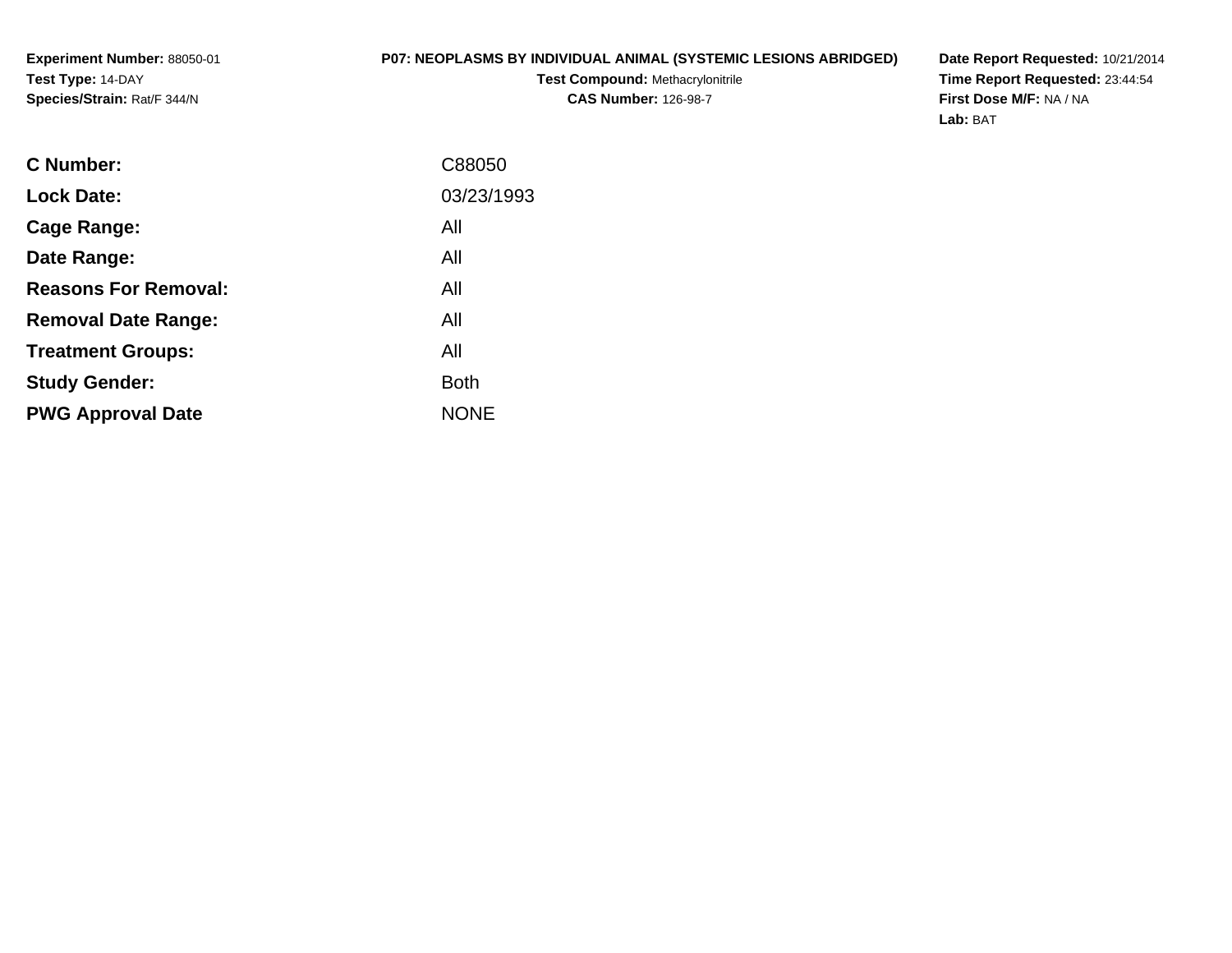#### **P07: NEOPLASMS BY INDIVIDUAL ANIMAL (SYSTEMIC LESIONS ABRIDGED)**

**Test Compound:** Methacrylonitrile

**CAS Number:** 126-98-7

**Date Report Requested:** 10/21/2014**Time Report Requested:** 23:44:54**First Dose M/F:** NA / NA**Lab:** BAT

| F 344/N Rat Male<br>$0$ G/L                        | DAY ON TEST<br><b>ANIMAL ID</b> | 0<br>0<br>1<br>5<br>0<br>$\Omega$ | 0<br>0<br>1<br>5<br>$\mathbf 0$<br>0 | 0<br>0<br>$\boldsymbol{l}$<br>5<br>$\pmb{0}$<br>0 | 0<br>0<br>$\boldsymbol{l}$<br>5<br>$\mathbf 0$<br>0 | 0<br>0<br>$\boldsymbol{l}$<br>5<br>$\mathbf 0$<br>0 |                       |
|----------------------------------------------------|---------------------------------|-----------------------------------|--------------------------------------|---------------------------------------------------|-----------------------------------------------------|-----------------------------------------------------|-----------------------|
|                                                    |                                 | 0<br>0<br>1                       | $\mathbf 0$<br>0<br>$\overline{2}$   | $\mathbf 0$<br>0<br>3                             | $\mathbf 0$<br>0<br>4                               | 0<br>0<br>5                                         | <i><b>*TOTALS</b></i> |
| <b>Alimentary System</b>                           |                                 |                                   |                                      |                                                   |                                                     |                                                     |                       |
| Intestine Small, Duodenum                          |                                 | +                                 | +                                    | +                                                 | +                                                   | +                                                   | 5                     |
| Liver                                              |                                 | $+$                               | $+$                                  | $\ddot{}$                                         | $\ddot{}$                                           | $\ddot{}$                                           | 5                     |
| Stomach, Forestomach                               |                                 | $+$                               | $+$                                  | $+$                                               | $+$                                                 | $\ddot{}$                                           | 5                     |
| Stomach, Glandular<br><b>Cardiovascular System</b> |                                 | $\ddot{}$                         | $\pm$                                | $\pm$                                             | $+$                                                 | $\ddot{}$                                           | 5                     |
| <b>NONE</b><br><b>Endocrine System</b>             |                                 |                                   |                                      |                                                   |                                                     |                                                     |                       |
| <b>Adrenal Cortex</b>                              |                                 | +                                 | ٠                                    | $\ddot{}$                                         | ÷                                                   | ÷                                                   | 5                     |
| Adrenal Medulla                                    |                                 | $\ddot{}$                         | $\ddot{}$                            | $\ddot{}$                                         | $\ddot{}$                                           | $\ddot{}$                                           | 5                     |
| <b>General Body System</b>                         |                                 |                                   |                                      |                                                   |                                                     |                                                     |                       |
| <b>NONE</b><br><b>Genital System</b>               |                                 |                                   |                                      |                                                   |                                                     |                                                     |                       |
| <b>NONE</b><br><b>Hematopoietic System</b>         |                                 |                                   |                                      |                                                   |                                                     |                                                     |                       |
| Spleen                                             |                                 | ÷.                                | ÷                                    | $\ddot{}$                                         | ÷                                                   | ÷                                                   | 5                     |
| Thymus<br><b>Integumentary System</b>              |                                 | $\ddot{}$                         | +                                    | $\ddot{}$                                         | +                                                   | $\ddot{}$                                           | 5                     |
| <b>NONE</b>                                        |                                 |                                   |                                      |                                                   |                                                     |                                                     |                       |

\* ..Total animals with tissue examined microscopically; Total animals with tumor **M** . Missing tissue M ..Missing tissue

+ ..Tissue examined microscopically

I ..Insufficient tissue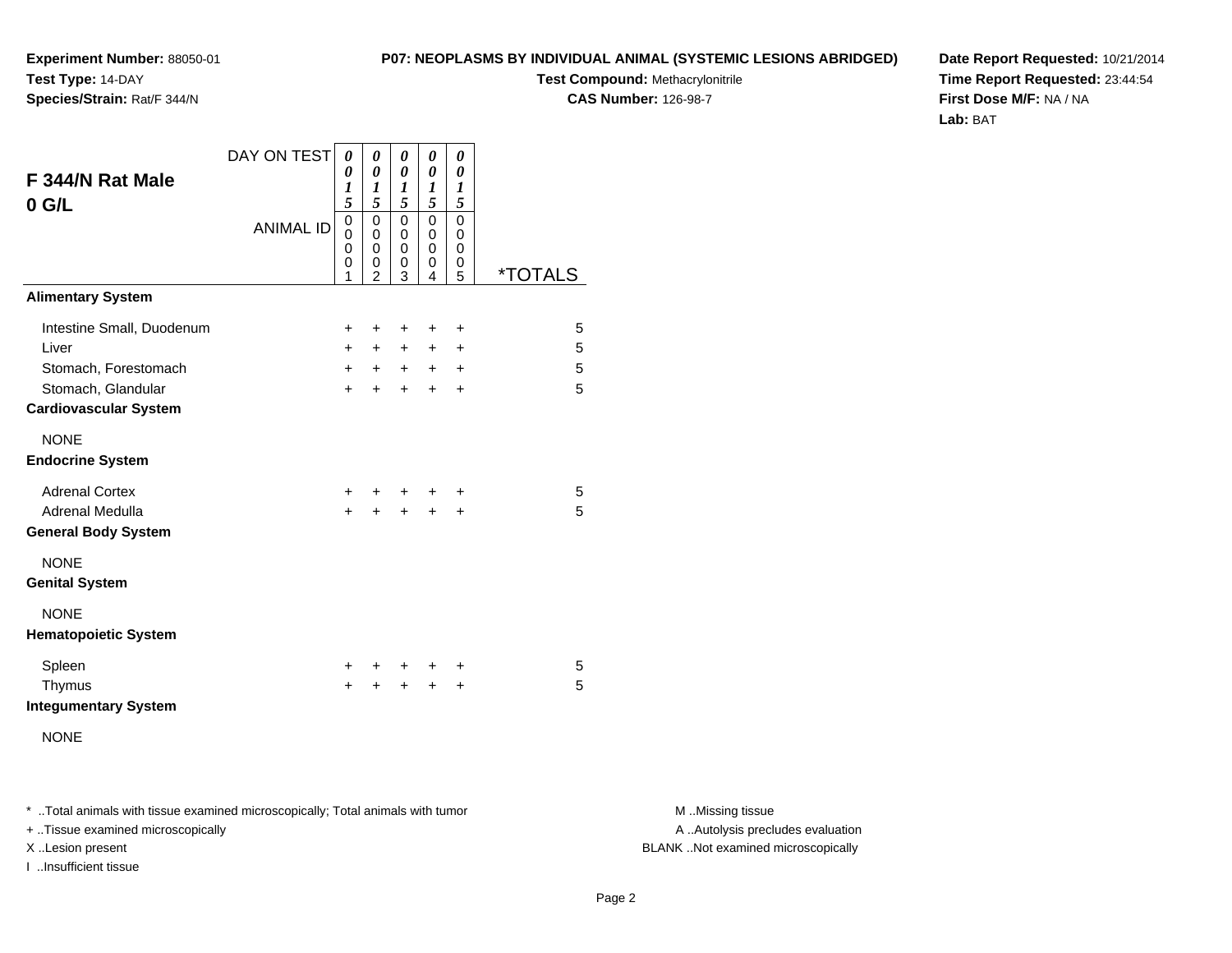#### **P07: NEOPLASMS BY INDIVIDUAL ANIMAL (SYSTEMIC LESIONS ABRIDGED)**

**Test Compound:** Methacrylonitrile

**CAS Number:** 126-98-7

**Date Report Requested:** 10/21/2014**Time Report Requested:** 23:44:54**First Dose M/F:** NA / NA**Lab:** BAT

|                                          | DAY ON TEST      | 0<br>0                           | 0<br>0                             | 0<br>0                | 0<br>0                                              | 0<br>0                |                       |
|------------------------------------------|------------------|----------------------------------|------------------------------------|-----------------------|-----------------------------------------------------|-----------------------|-----------------------|
| F 344/N Rat Male                         |                  | 1<br>5                           | 1<br>5                             | 1<br>5                | $\boldsymbol{l}$<br>5                               | 1<br>5                |                       |
| $0$ G/L                                  | <b>ANIMAL ID</b> | 0<br>$\mathbf{0}$<br>0<br>0<br>1 | 0<br>0<br>0<br>0<br>$\mathfrak{p}$ | 0<br>0<br>0<br>0<br>3 | $\mathbf 0$<br>$\mathbf 0$<br>$\mathbf 0$<br>0<br>4 | 0<br>0<br>0<br>0<br>5 | <i><b>*TOTALS</b></i> |
| <b>Musculoskeletal System</b>            |                  |                                  |                                    |                       |                                                     |                       |                       |
| <b>NONE</b><br><b>Nervous System</b>     |                  |                                  |                                    |                       |                                                     |                       |                       |
| <b>Brain</b>                             |                  | $\ddot{}$                        | ٠                                  | ٠                     | $\ddot{}$                                           | ٠                     | 5                     |
| Peripheral Nerve                         |                  | $+$                              | $+$                                | $+$                   | $+$                                                 | $\ddot{}$             | 5                     |
| Spinal Cord<br><b>Respiratory System</b> |                  | $+$                              | $\div$                             | $\ddot{}$             | $\ddot{}$                                           | $\ddot{}$             | 5                     |
| Lung<br><b>Special Senses System</b>     |                  | $\ddot{}$                        | +                                  | ÷                     | ÷                                                   | ÷                     | 5                     |
| <b>NONE</b><br><b>Urinary System</b>     |                  |                                  |                                    |                       |                                                     |                       |                       |
| Kidney<br><b>SYSTEMIC LESIONS</b>        |                  | +                                |                                    |                       |                                                     | ٠                     | 5                     |
| Multiple Organ                           |                  | +                                |                                    |                       |                                                     | $\ddot{}$             | 5                     |

\* ..Total animals with tissue examined microscopically; Total animals with tumor **M** . Missing tissue M ..Missing tissue

+ ..Tissue examined microscopically

I ..Insufficient tissue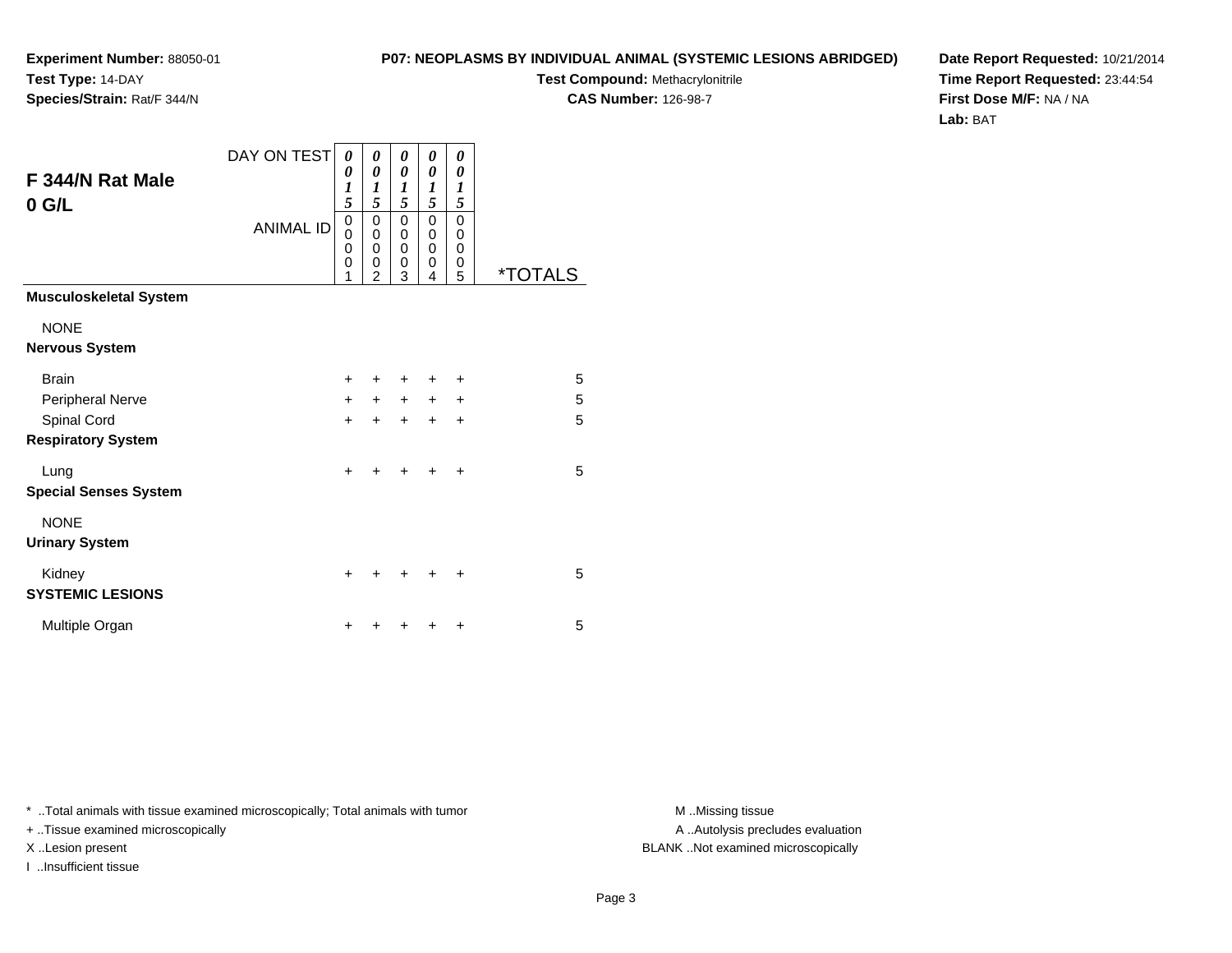#### **P07: NEOPLASMS BY INDIVIDUAL ANIMAL (SYSTEMIC LESIONS ABRIDGED)**

**Test Compound:** Methacrylonitrile

**CAS Number:** 126-98-7

**Date Report Requested:** 10/21/2014**Time Report Requested:** 23:44:54**First Dose M/F:** NA / NA**Lab:** BAT

| F 344/N Rat Male<br>0.3 G/L                                                                                                             | DAY ON TEST      | $\boldsymbol{\theta}$<br>0<br>1<br>5<br>$\pmb{0}$ | 0<br>$\pmb{\theta}$<br>$\boldsymbol{l}$<br>5<br>$\pmb{0}$ | 0<br>$\pmb{\theta}$<br>$\boldsymbol{l}$<br>5<br>$\pmb{0}$ | $\pmb{\theta}$<br>$\pmb{\theta}$<br>$\boldsymbol{l}$<br>$\sqrt{5}$<br>$\pmb{0}$ | $\pmb{\theta}$<br>$\pmb{\theta}$<br>$\boldsymbol{l}$<br>$\sqrt{5}$<br>$\pmb{0}$ |         |                                                                                             |
|-----------------------------------------------------------------------------------------------------------------------------------------|------------------|---------------------------------------------------|-----------------------------------------------------------|-----------------------------------------------------------|---------------------------------------------------------------------------------|---------------------------------------------------------------------------------|---------|---------------------------------------------------------------------------------------------|
|                                                                                                                                         | <b>ANIMAL ID</b> | 0<br>0<br>0<br>6                                  | 0<br>$\pmb{0}$<br>0<br>7                                  | $\pmb{0}$<br>$\pmb{0}$<br>0<br>8                          | $\pmb{0}$<br>$\pmb{0}$<br>0<br>9                                                | $\pmb{0}$<br>$\pmb{0}$<br>$\mathbf{1}$<br>$\mathbf 0$                           | *TOTALS |                                                                                             |
| <b>Alimentary System</b>                                                                                                                |                  |                                                   |                                                           |                                                           |                                                                                 |                                                                                 |         |                                                                                             |
| <b>NONE</b><br><b>Cardiovascular System</b>                                                                                             |                  |                                                   |                                                           |                                                           |                                                                                 |                                                                                 |         |                                                                                             |
| <b>NONE</b><br><b>Endocrine System</b>                                                                                                  |                  |                                                   |                                                           |                                                           |                                                                                 |                                                                                 |         |                                                                                             |
| <b>NONE</b><br><b>General Body System</b>                                                                                               |                  |                                                   |                                                           |                                                           |                                                                                 |                                                                                 |         |                                                                                             |
| <b>NONE</b><br><b>Genital System</b>                                                                                                    |                  |                                                   |                                                           |                                                           |                                                                                 |                                                                                 |         |                                                                                             |
| <b>NONE</b><br><b>Hematopoietic System</b>                                                                                              |                  |                                                   |                                                           |                                                           |                                                                                 |                                                                                 |         |                                                                                             |
| Thymus<br><b>Integumentary System</b>                                                                                                   |                  | $+$                                               |                                                           |                                                           | $+$ $+$ $+$ $+$                                                                 |                                                                                 | 5       |                                                                                             |
| <b>NONE</b><br><b>Musculoskeletal System</b>                                                                                            |                  |                                                   |                                                           |                                                           |                                                                                 |                                                                                 |         |                                                                                             |
| <b>NONE</b><br><b>Nervous System</b>                                                                                                    |                  |                                                   |                                                           |                                                           |                                                                                 |                                                                                 |         |                                                                                             |
| <b>NONE</b>                                                                                                                             |                  |                                                   |                                                           |                                                           |                                                                                 |                                                                                 |         |                                                                                             |
| * Total animals with tissue examined microscopically; Total animals with tumor<br>+ Tissue examined microscopically<br>X Lesion present |                  |                                                   |                                                           |                                                           |                                                                                 |                                                                                 |         | M Missing tissue<br>A  Autolysis precludes evaluation<br>BLANK Not examined microscopically |

I ..Insufficient tissue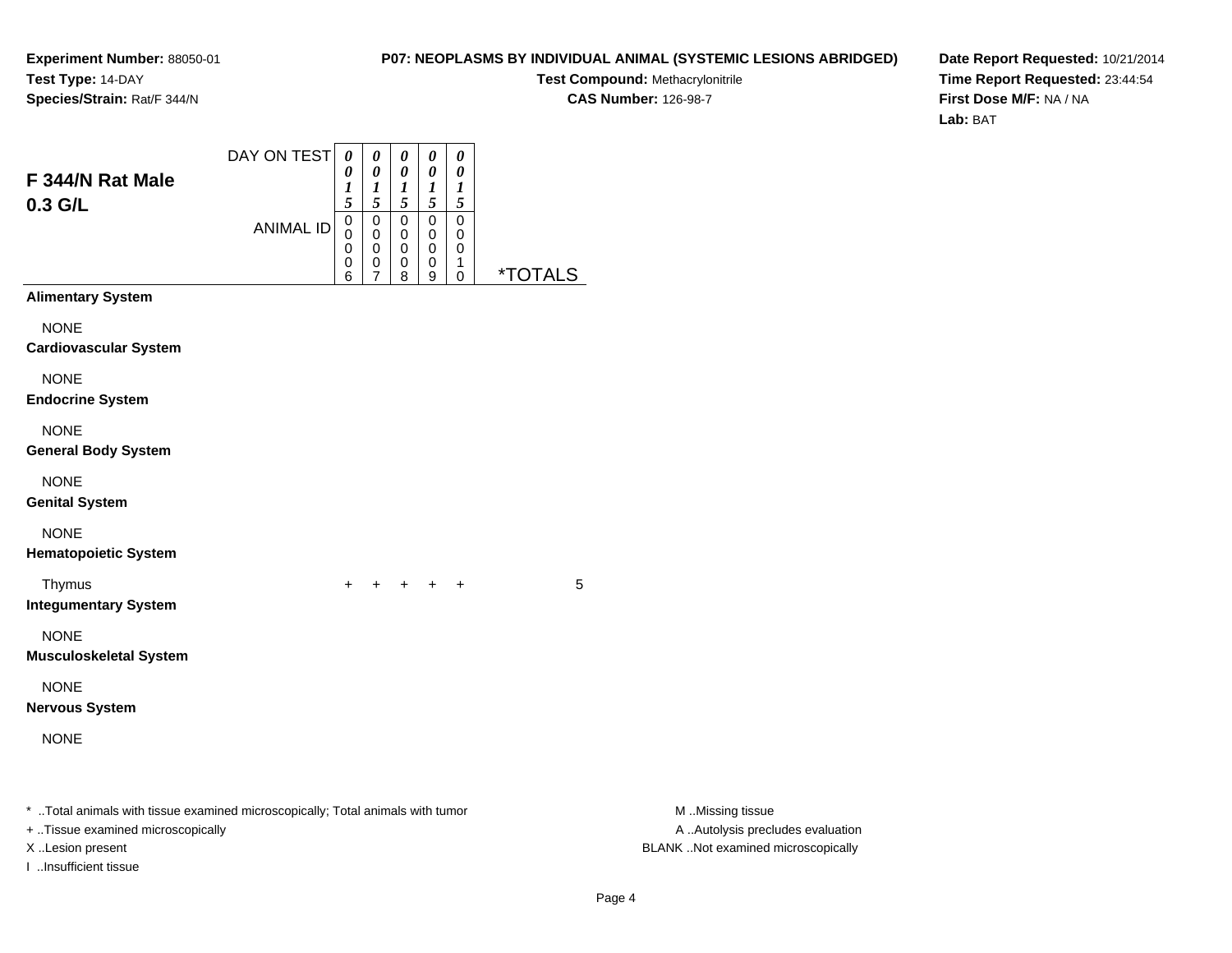#### **P07: NEOPLASMS BY INDIVIDUAL ANIMAL (SYSTEMIC LESIONS ABRIDGED)**

**Test Compound:** Methacrylonitrile

**CAS Number:** 126-98-7

**Date Report Requested:** 10/21/2014**Time Report Requested:** 23:44:55**First Dose M/F:** NA / NA**Lab:** BAT

| F 344/N Rat Male<br>$0.3$ G/L               | DAY ON TEST<br><b>ANIMAL ID</b> | 0<br>0<br>$\boldsymbol{l}$<br>5<br>$\mathbf 0$<br>$\Omega$<br>0<br>$\mathbf 0$<br>6 | 0<br>0<br>1<br>5<br>0<br>$\mathbf 0$<br>$\mathbf 0$<br>$\mathbf 0$<br>$\overline{7}$ | 0<br>0<br>1<br>5<br>0<br>0<br>0<br>0<br>8 | 0<br>0<br>1<br>5<br>0<br>0<br>0<br>0<br>9 | 0<br>0<br>1<br>5<br>0<br>0<br>0<br>1<br>0 | <i><b>*TOTALS</b></i> |
|---------------------------------------------|---------------------------------|-------------------------------------------------------------------------------------|--------------------------------------------------------------------------------------|-------------------------------------------|-------------------------------------------|-------------------------------------------|-----------------------|
| <b>Respiratory System</b>                   |                                 |                                                                                     |                                                                                      |                                           |                                           |                                           |                       |
| <b>NONE</b><br><b>Special Senses System</b> |                                 |                                                                                     |                                                                                      |                                           |                                           |                                           |                       |
| <b>NONE</b><br><b>Urinary System</b>        |                                 |                                                                                     |                                                                                      |                                           |                                           |                                           |                       |
| <b>NONE</b><br><b>SYSTEMIC LESIONS</b>      |                                 |                                                                                     |                                                                                      |                                           |                                           |                                           |                       |
| Multiple Organ                              |                                 |                                                                                     |                                                                                      |                                           |                                           | ÷                                         | 5                     |

\* ..Total animals with tissue examined microscopically; Total animals with tumor **M** . Missing tissue M ..Missing tissue

+ ..Tissue examined microscopically

I ..Insufficient tissue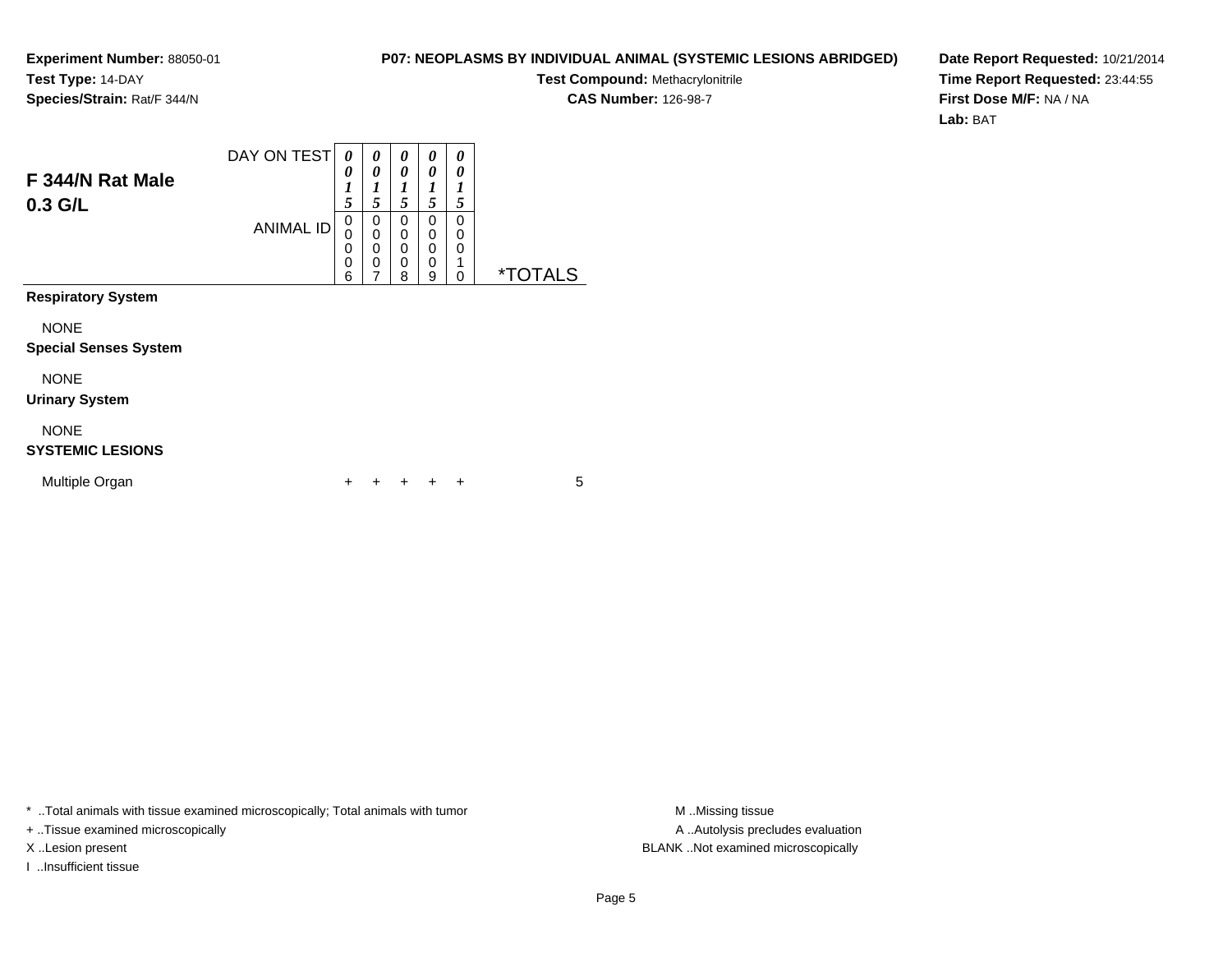#### **P07: NEOPLASMS BY INDIVIDUAL ANIMAL (SYSTEMIC LESIONS ABRIDGED)**

**Test Compound:** Methacrylonitrile**CAS Number:** 126-98-7

**Date Report Requested:** 10/21/2014**Time Report Requested:** 23:44:55**First Dose M/F:** NA / NA**Lab:** BAT

| F 344/N Rat Male                                                                                                     | DAY ON TEST      | $\boldsymbol{\theta}$<br>0      | 0<br>0                                       | 0<br>0                                                  | 0<br>0                        | $\pmb{\theta}$<br>0           |                       |                                                       |
|----------------------------------------------------------------------------------------------------------------------|------------------|---------------------------------|----------------------------------------------|---------------------------------------------------------|-------------------------------|-------------------------------|-----------------------|-------------------------------------------------------|
| $0.6$ G/L                                                                                                            |                  | 1<br>5                          | $\frac{1}{5}$                                | 1<br>$\overline{5}$                                     | $\frac{1}{5}$                 | 1<br>$\sqrt{5}$               |                       |                                                       |
|                                                                                                                      | <b>ANIMAL ID</b> | $\mathbf 0$<br>0<br>0<br>1<br>1 | $\mathbf 0$<br>0<br>0<br>1<br>$\overline{2}$ | $\mathsf 0$<br>0<br>0<br>1<br>$\ensuremath{\mathsf{3}}$ | $\pmb{0}$<br>0<br>0<br>1<br>4 | $\pmb{0}$<br>0<br>0<br>1<br>5 | <i><b>*TOTALS</b></i> |                                                       |
| <b>Alimentary System</b>                                                                                             |                  |                                 |                                              |                                                         |                               |                               |                       |                                                       |
| <b>NONE</b><br><b>Cardiovascular System</b>                                                                          |                  |                                 |                                              |                                                         |                               |                               |                       |                                                       |
| <b>NONE</b><br><b>Endocrine System</b>                                                                               |                  |                                 |                                              |                                                         |                               |                               |                       |                                                       |
| <b>NONE</b><br><b>General Body System</b>                                                                            |                  |                                 |                                              |                                                         |                               |                               |                       |                                                       |
| <b>NONE</b><br><b>Genital System</b>                                                                                 |                  |                                 |                                              |                                                         |                               |                               |                       |                                                       |
| <b>NONE</b><br><b>Hematopoietic System</b>                                                                           |                  |                                 |                                              |                                                         |                               |                               |                       |                                                       |
| Thymus<br><b>Integumentary System</b>                                                                                |                  |                                 | + + + + +                                    |                                                         |                               |                               | 5                     |                                                       |
| <b>NONE</b><br><b>Musculoskeletal System</b>                                                                         |                  |                                 |                                              |                                                         |                               |                               |                       |                                                       |
| <b>NONE</b><br><b>Nervous System</b>                                                                                 |                  |                                 |                                              |                                                         |                               |                               |                       |                                                       |
| <b>NONE</b>                                                                                                          |                  |                                 |                                              |                                                         |                               |                               |                       |                                                       |
| *  Total animals with tissue examined microscopically; Total animals with tumor<br>+ Tissue examined microscopically |                  |                                 |                                              |                                                         |                               |                               |                       | M Missing tissue<br>A  Autolysis precludes evaluation |
| X Lesion present                                                                                                     |                  |                                 |                                              |                                                         |                               |                               |                       | BLANK Not examined microscopically                    |

I ..Insufficient tissue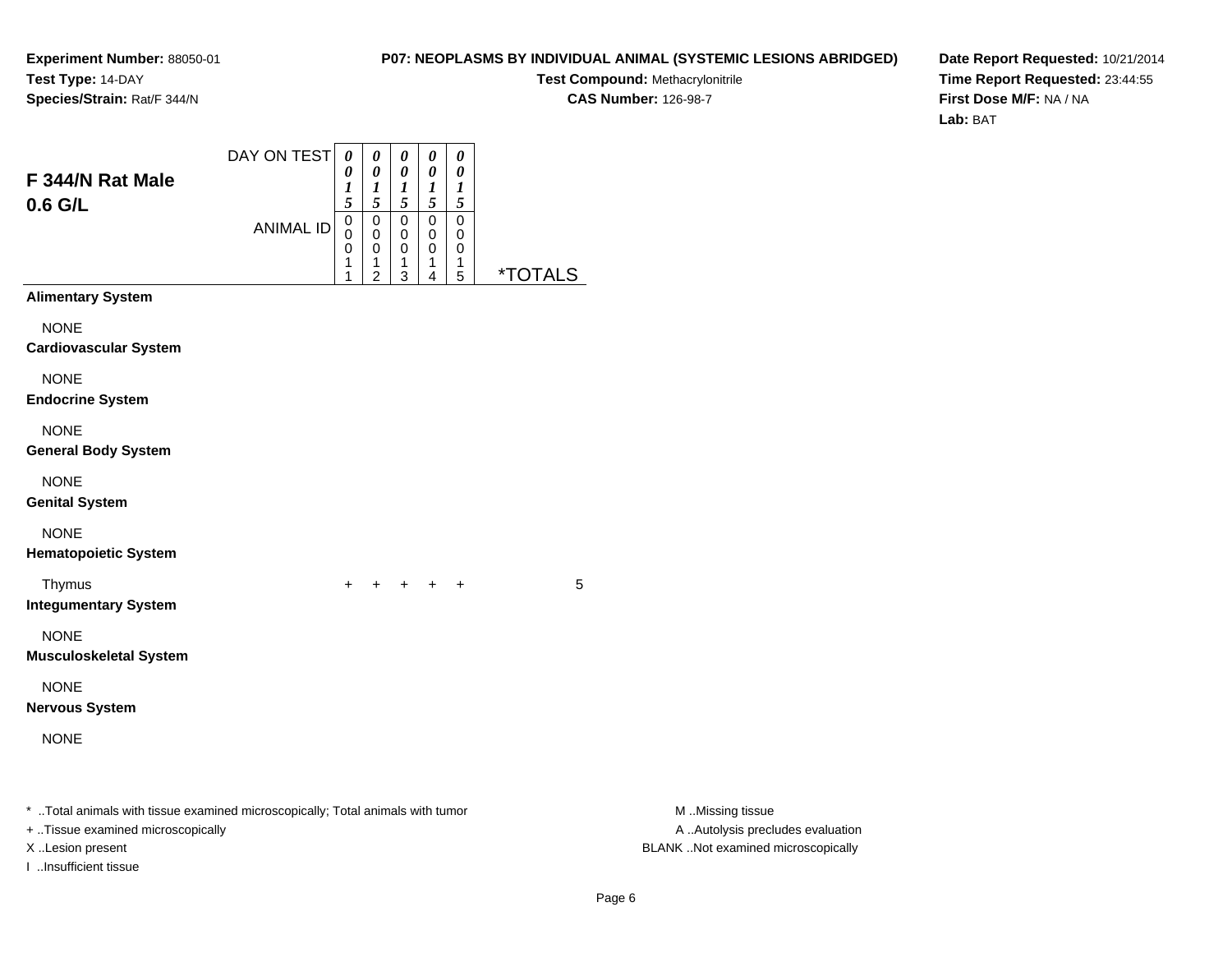#### **P07: NEOPLASMS BY INDIVIDUAL ANIMAL (SYSTEMIC LESIONS ABRIDGED)**

**Test Compound:** Methacrylonitrile

**CAS Number:** 126-98-7

**Date Report Requested:** 10/21/2014**Time Report Requested:** 23:44:55**First Dose M/F:** NA / NA**Lab:** BAT

| F 344/N Rat Male<br>$0.6$ G/L               | DAY ON TEST      | 0<br>0<br>$\boldsymbol{l}$<br>5 | 0<br>0<br>$\boldsymbol{l}$<br>5 | 0<br>0<br>$\boldsymbol{l}$<br>5 | 0<br>0<br>1<br>5      | 0<br>0<br>1<br>5      |                       |
|---------------------------------------------|------------------|---------------------------------|---------------------------------|---------------------------------|-----------------------|-----------------------|-----------------------|
|                                             | <b>ANIMAL ID</b> |                                 |                                 | 0<br>0<br>0<br>3                | 0<br>0<br>0<br>1<br>4 | 0<br>0<br>0<br>1<br>5 | <i><b>*TOTALS</b></i> |
| <b>Respiratory System</b>                   |                  |                                 |                                 |                                 |                       |                       |                       |
| <b>NONE</b><br><b>Special Senses System</b> |                  |                                 |                                 |                                 |                       |                       |                       |
| <b>NONE</b><br><b>Urinary System</b>        |                  |                                 |                                 |                                 |                       |                       |                       |
| <b>NONE</b><br><b>SYSTEMIC LESIONS</b>      |                  |                                 |                                 |                                 |                       |                       |                       |
| Multiple Organ                              |                  | +                               |                                 |                                 | ٠                     | ÷                     | 5                     |

\* ..Total animals with tissue examined microscopically; Total animals with tumor **M** . Missing tissue M ..Missing tissue

+ ..Tissue examined microscopically

I ..Insufficient tissue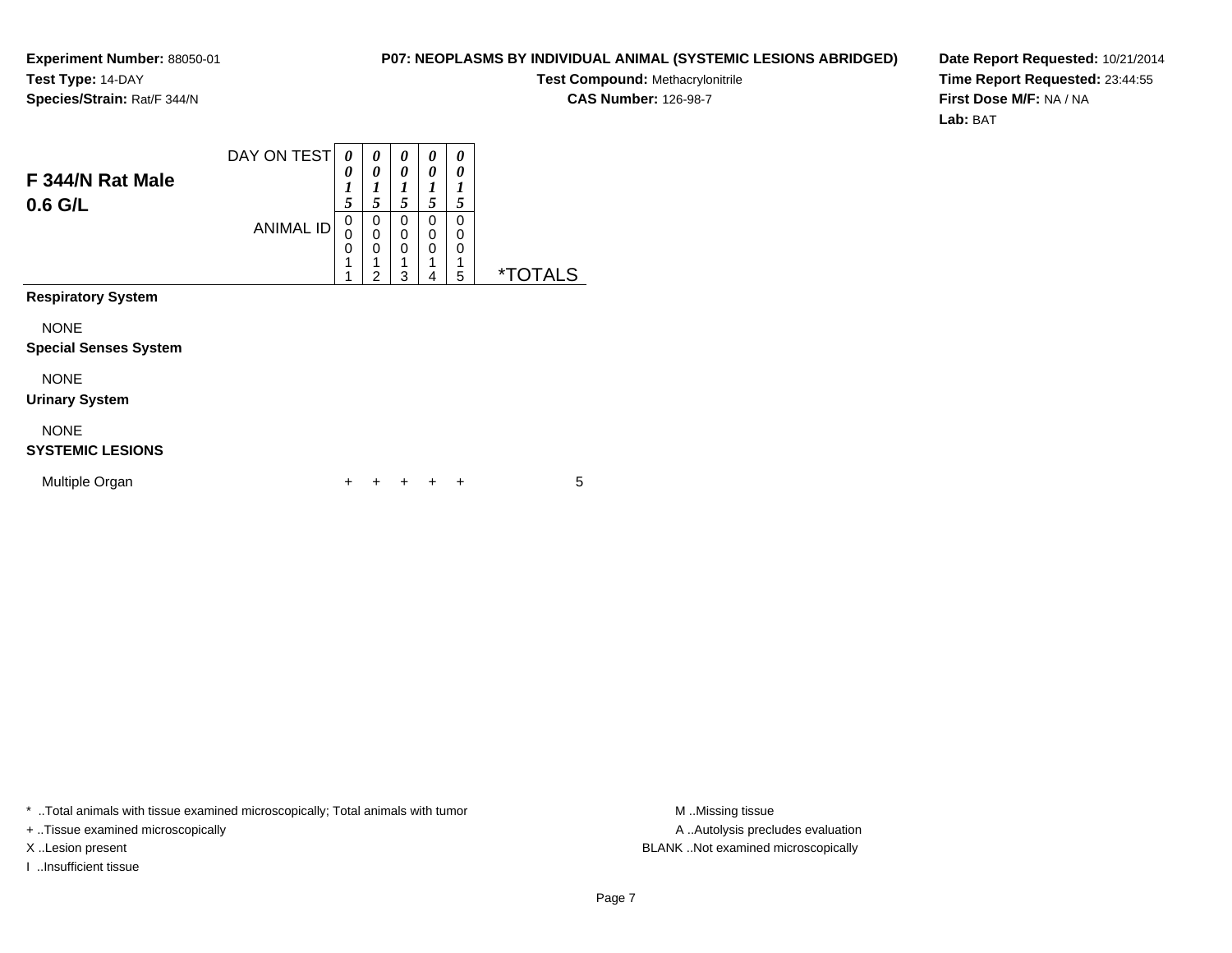I ..Insufficient tissue

## **P07: NEOPLASMS BY INDIVIDUAL ANIMAL (SYSTEMIC LESIONS ABRIDGED)**

**Test Compound:** Methacrylonitrile**CAS Number:** 126-98-7

**Date Report Requested:** 10/21/2014**Time Report Requested:** 23:44:55**First Dose M/F:** NA / NA**Lab:** BAT

| F 344/N Rat Male<br>1.2 G/L                                                                                                             | DAY ON TEST      | $\boldsymbol{\theta}$<br>$\boldsymbol{\theta}$<br>1<br>5 | $\pmb{\theta}$<br>0<br>$\boldsymbol{l}$<br>5 | $\boldsymbol{\theta}$<br>0<br>$\boldsymbol{l}$<br>5 | $\boldsymbol{\theta}$<br>$\pmb{\theta}$<br>$\boldsymbol{l}$<br>5 | $\boldsymbol{\theta}$<br>$\boldsymbol{\theta}$<br>$\boldsymbol{l}$<br>$\mathfrak{H}$ |                       |                  |                                                                         |
|-----------------------------------------------------------------------------------------------------------------------------------------|------------------|----------------------------------------------------------|----------------------------------------------|-----------------------------------------------------|------------------------------------------------------------------|--------------------------------------------------------------------------------------|-----------------------|------------------|-------------------------------------------------------------------------|
|                                                                                                                                         | <b>ANIMAL ID</b> | 0<br>0<br>0<br>1<br>6                                    | $\boldsymbol{0}$<br>0<br>0<br>1<br>7         | 0<br>0<br>0<br>1<br>8                               | $\pmb{0}$<br>0<br>0<br>1<br>$\boldsymbol{9}$                     | $\pmb{0}$<br>0<br>0<br>$\overline{c}$<br>$\mathbf 0$                                 | <i><b>*TOTALS</b></i> |                  |                                                                         |
| <b>Alimentary System</b>                                                                                                                |                  |                                                          |                                              |                                                     |                                                                  |                                                                                      |                       |                  |                                                                         |
| <b>NONE</b><br><b>Cardiovascular System</b>                                                                                             |                  |                                                          |                                              |                                                     |                                                                  |                                                                                      |                       |                  |                                                                         |
| <b>NONE</b><br><b>Endocrine System</b>                                                                                                  |                  |                                                          |                                              |                                                     |                                                                  |                                                                                      |                       |                  |                                                                         |
| <b>NONE</b><br><b>General Body System</b>                                                                                               |                  |                                                          |                                              |                                                     |                                                                  |                                                                                      |                       |                  |                                                                         |
| <b>NONE</b><br><b>Genital System</b>                                                                                                    |                  |                                                          |                                              |                                                     |                                                                  |                                                                                      |                       |                  |                                                                         |
| <b>NONE</b><br><b>Hematopoietic System</b>                                                                                              |                  |                                                          |                                              |                                                     |                                                                  |                                                                                      |                       |                  |                                                                         |
| Thymus<br><b>Integumentary System</b>                                                                                                   |                  | $\ddot{}$                                                | $+$                                          |                                                     | $+$ $+$ $+$                                                      |                                                                                      | 5                     |                  |                                                                         |
| <b>NONE</b><br><b>Musculoskeletal System</b>                                                                                            |                  |                                                          |                                              |                                                     |                                                                  |                                                                                      |                       |                  |                                                                         |
| <b>NONE</b><br>Nervous System                                                                                                           |                  |                                                          |                                              |                                                     |                                                                  |                                                                                      |                       |                  |                                                                         |
| <b>NONE</b>                                                                                                                             |                  |                                                          |                                              |                                                     |                                                                  |                                                                                      |                       |                  |                                                                         |
| * Total animals with tissue examined microscopically; Total animals with tumor<br>+ Tissue examined microscopically<br>X Lesion present |                  |                                                          |                                              |                                                     |                                                                  |                                                                                      |                       | M Missing tissue | A  Autolysis precludes evaluation<br>BLANK Not examined microscopically |

Page 8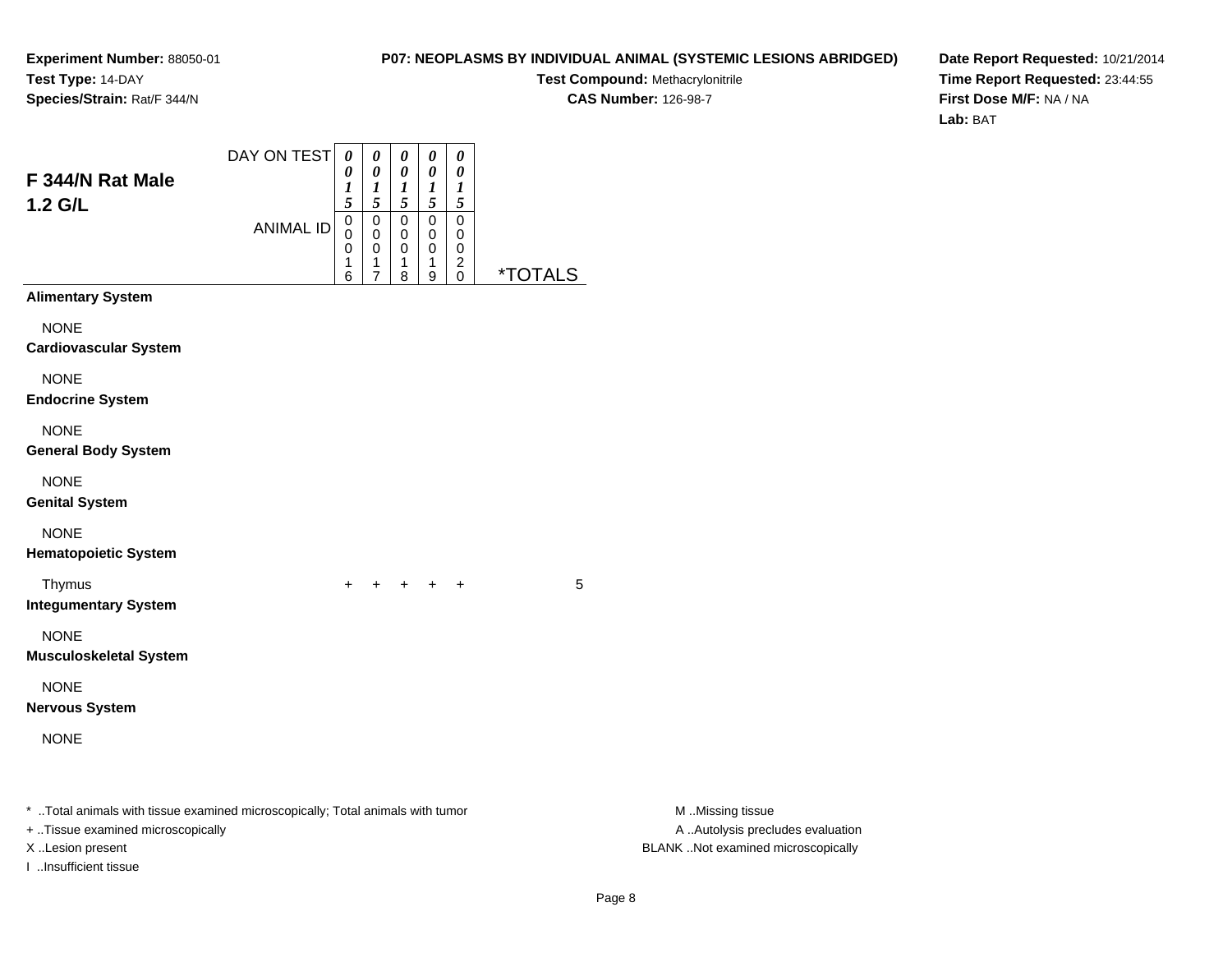#### **P07: NEOPLASMS BY INDIVIDUAL ANIMAL (SYSTEMIC LESIONS ABRIDGED)**

**Test Compound:** Methacrylonitrile

**CAS Number:** 126-98-7

**Date Report Requested:** 10/21/2014**Time Report Requested:** 23:44:55**First Dose M/F:** NA / NA**Lab:** BAT

| F 344/N Rat Male<br>1.2 G/L                 | DAY ON TEST      | 0<br>0<br>1<br>5      | 0<br>0<br>1<br>5                   | 0<br>0<br>1<br>5 | 0<br>0<br>1<br>5                          | 0<br>0<br>1<br>5             |                       |
|---------------------------------------------|------------------|-----------------------|------------------------------------|------------------|-------------------------------------------|------------------------------|-----------------------|
|                                             | <b>ANIMAL ID</b> | 0<br>0<br>0<br>1<br>6 | 0<br>0<br>0<br>1<br>$\overline{7}$ | 0<br>0<br>0<br>8 | 0<br>$\mathbf 0$<br>$\mathbf 0$<br>1<br>9 | 0<br>0<br>0<br>2<br>$\Omega$ | <i><b>*TOTALS</b></i> |
| <b>Respiratory System</b>                   |                  |                       |                                    |                  |                                           |                              |                       |
| <b>NONE</b><br><b>Special Senses System</b> |                  |                       |                                    |                  |                                           |                              |                       |
| <b>NONE</b><br><b>Urinary System</b>        |                  |                       |                                    |                  |                                           |                              |                       |
| <b>NONE</b><br><b>SYSTEMIC LESIONS</b>      |                  |                       |                                    |                  |                                           |                              |                       |
| Multiple Organ                              |                  | ÷                     | ٠                                  |                  |                                           | ÷                            | 5                     |

\* ..Total animals with tissue examined microscopically; Total animals with tumor **M** . Missing tissue M ..Missing tissue

+ ..Tissue examined microscopically

I ..Insufficient tissue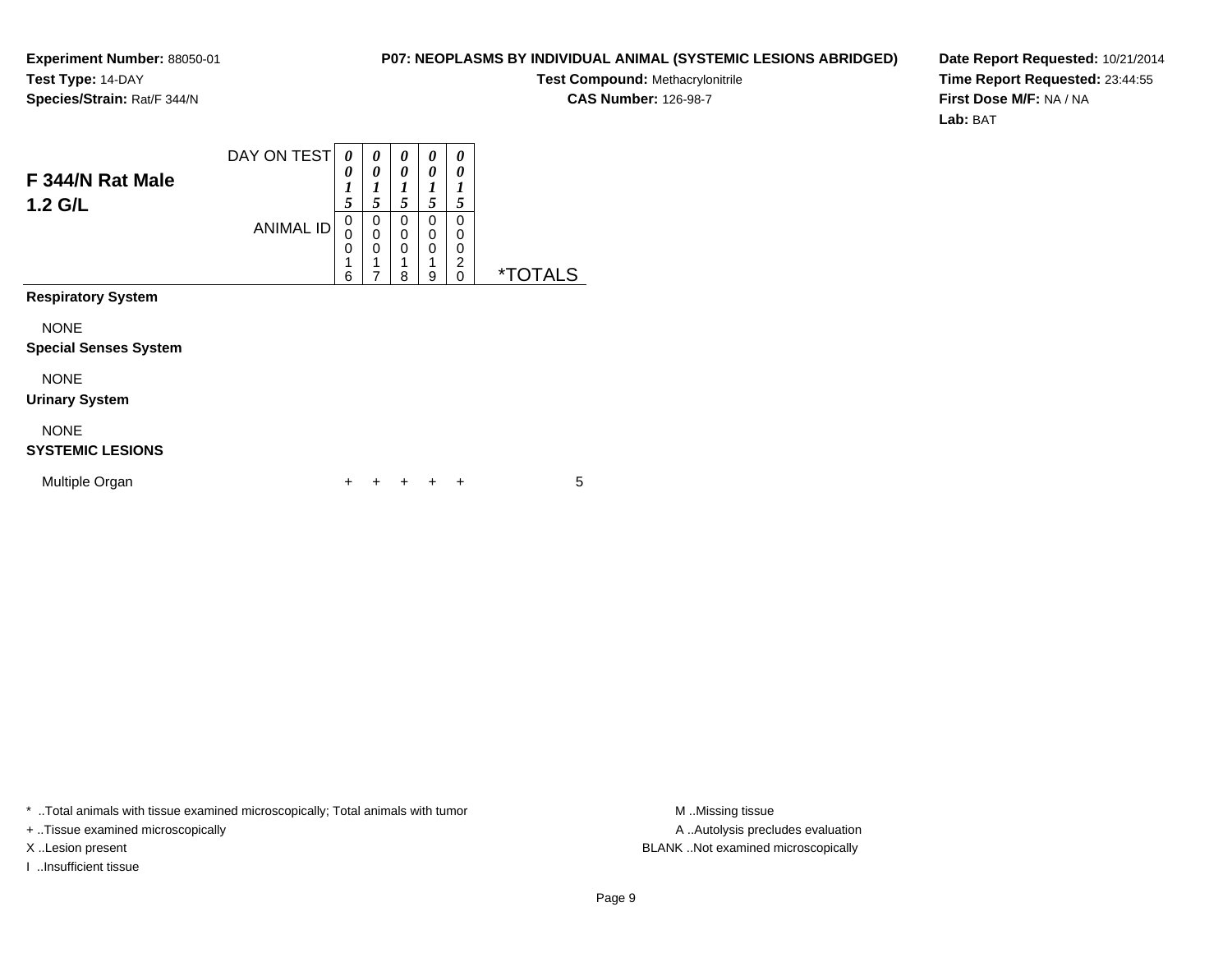## **P07: NEOPLASMS BY INDIVIDUAL ANIMAL (SYSTEMIC LESIONS ABRIDGED)**

**Test Compound:** Methacrylonitrile**CAS Number:** 126-98-7

**Date Report Requested:** 10/21/2014**Time Report Requested:** 23:44:55**First Dose M/F:** NA / NA**Lab:** BAT

| F 344/N Rat Male<br>2.4 G/L                                                    | DAY ON TEST      | 0<br>0<br>1<br>5                                       | 0<br>0<br>$\boldsymbol{l}$<br>5                          | 0<br>0<br>$\boldsymbol{l}$<br>5      | 0<br>0<br>$\boldsymbol{l}$<br>$\mathfrak{s}$ | 0<br>0<br>$\boldsymbol{l}$<br>$\sqrt{5}$ |                       |                                   |
|--------------------------------------------------------------------------------|------------------|--------------------------------------------------------|----------------------------------------------------------|--------------------------------------|----------------------------------------------|------------------------------------------|-----------------------|-----------------------------------|
|                                                                                | <b>ANIMAL ID</b> | 0<br>0<br>0<br>$\overline{\mathbf{c}}$<br>$\mathbf{1}$ | $\pmb{0}$<br>$\mathbf 0$<br>$\mathbf 0$<br>$\frac{2}{2}$ | $\pmb{0}$<br>0<br>0<br>$\frac{2}{3}$ | $\pmb{0}$<br>0<br>0<br>$\frac{2}{4}$         | $\mathbf 0$<br>0<br>0<br>$\frac{2}{5}$   | <i><b>*TOTALS</b></i> |                                   |
| <b>Alimentary System</b>                                                       |                  |                                                        |                                                          |                                      |                                              |                                          |                       |                                   |
| <b>NONE</b><br><b>Cardiovascular System</b>                                    |                  |                                                        |                                                          |                                      |                                              |                                          |                       |                                   |
| <b>NONE</b><br><b>Endocrine System</b>                                         |                  |                                                        |                                                          |                                      |                                              |                                          |                       |                                   |
| <b>NONE</b><br><b>General Body System</b>                                      |                  |                                                        |                                                          |                                      |                                              |                                          |                       |                                   |
| <b>NONE</b><br><b>Genital System</b>                                           |                  |                                                        |                                                          |                                      |                                              |                                          |                       |                                   |
| <b>NONE</b><br><b>Hematopoietic System</b>                                     |                  |                                                        |                                                          |                                      |                                              |                                          |                       |                                   |
| Thymus<br><b>Integumentary System</b>                                          |                  | $\ddot{}$                                              | $+$                                                      |                                      | $+$ $+$ $+$                                  |                                          | 5                     |                                   |
| <b>NONE</b><br><b>Musculoskeletal System</b>                                   |                  |                                                        |                                                          |                                      |                                              |                                          |                       |                                   |
| <b>NONE</b><br><b>Nervous System</b>                                           |                  |                                                        |                                                          |                                      |                                              |                                          |                       |                                   |
| <b>NONE</b>                                                                    |                  |                                                        |                                                          |                                      |                                              |                                          |                       |                                   |
| * Total animals with tissue examined microscopically; Total animals with tumor |                  |                                                        |                                                          |                                      |                                              |                                          |                       | M Missing tissue                  |
| + Tissue examined microscopically                                              |                  |                                                        |                                                          |                                      |                                              |                                          |                       | A  Autolysis precludes evaluation |

I ..Insufficient tissue

X ..Lesion present BLANK ..Not examined microscopically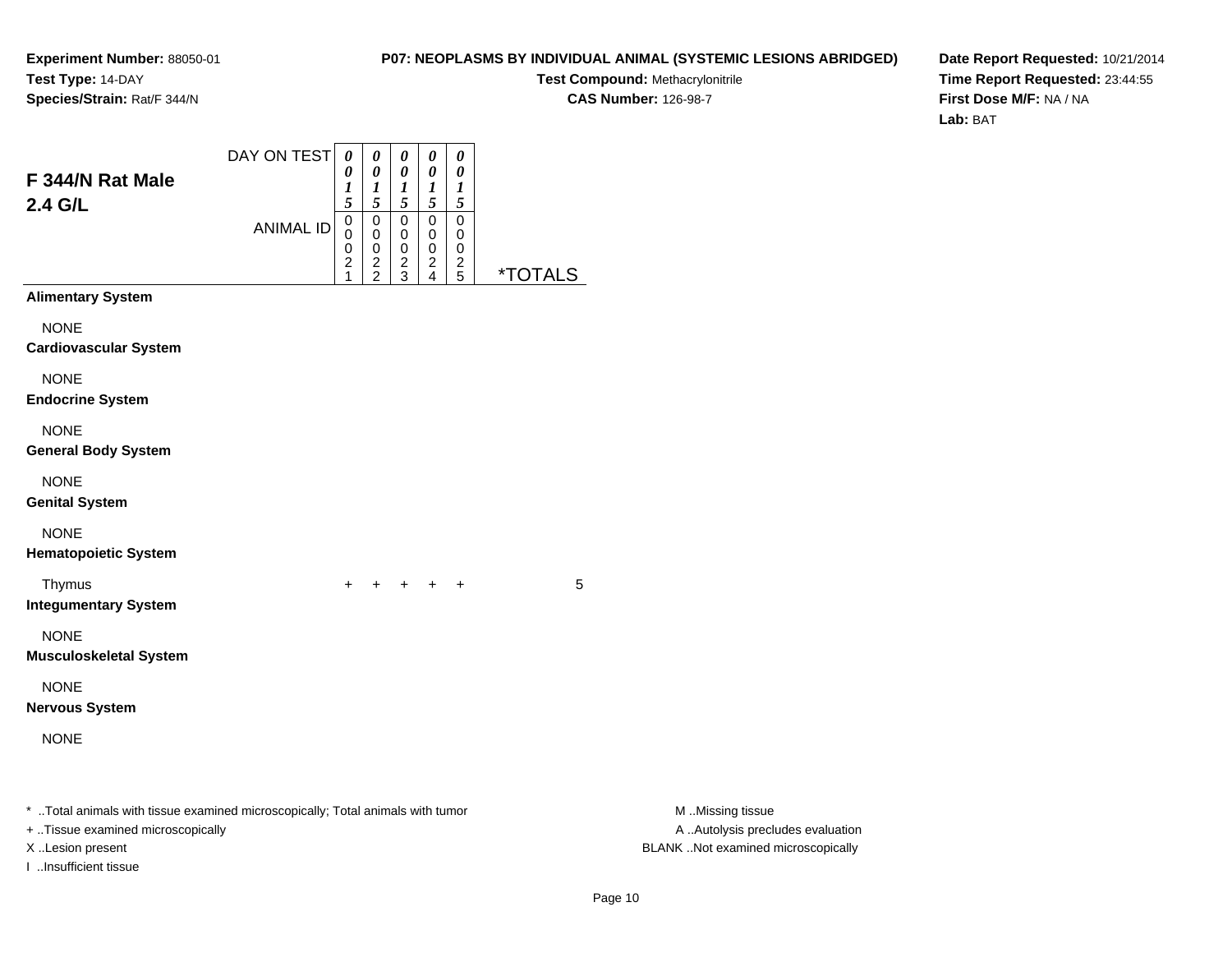#### **P07: NEOPLASMS BY INDIVIDUAL ANIMAL (SYSTEMIC LESIONS ABRIDGED)**

**Test Compound:** Methacrylonitrile

**CAS Number:** 126-98-7

**Date Report Requested:** 10/21/2014**Time Report Requested:** 23:44:55**First Dose M/F:** NA / NA**Lab:** BAT

| F 344/N Rat Male<br>2.4 G/L                 | DAY ON TEST<br><b>ANIMAL ID</b> | 0<br>0<br>1<br>5<br>$\mathbf 0$<br>0<br>0<br>$\overline{c}$<br>1 | 0<br>0<br>$\boldsymbol{l}$<br>5<br>0<br>$\mathbf 0$<br>$\mathbf 0$<br>$\overline{c}$<br>$\overline{2}$ | 0<br>0<br>1<br>5<br>0<br>0<br>0<br>$\overline{c}$<br>3 | 0<br>0<br>1<br>5<br>0<br>$\mathbf 0$<br>0<br>$\overline{\mathbf{c}}$<br>$\overline{4}$ | 0<br>0<br>1<br>5<br>0<br>$\Omega$<br>0<br>2<br>5 | <i><b>*TOTALS</b></i> |
|---------------------------------------------|---------------------------------|------------------------------------------------------------------|--------------------------------------------------------------------------------------------------------|--------------------------------------------------------|----------------------------------------------------------------------------------------|--------------------------------------------------|-----------------------|
| <b>Respiratory System</b>                   |                                 |                                                                  |                                                                                                        |                                                        |                                                                                        |                                                  |                       |
| <b>NONE</b><br><b>Special Senses System</b> |                                 |                                                                  |                                                                                                        |                                                        |                                                                                        |                                                  |                       |
| <b>NONE</b><br><b>Urinary System</b>        |                                 |                                                                  |                                                                                                        |                                                        |                                                                                        |                                                  |                       |
| <b>NONE</b><br><b>SYSTEMIC LESIONS</b>      |                                 |                                                                  |                                                                                                        |                                                        |                                                                                        |                                                  |                       |
| Multiple Organ                              |                                 |                                                                  |                                                                                                        |                                                        |                                                                                        | +                                                | 5                     |

\* ..Total animals with tissue examined microscopically; Total animals with tumor **M** . Missing tissue M ..Missing tissue

+ ..Tissue examined microscopically

I ..Insufficient tissue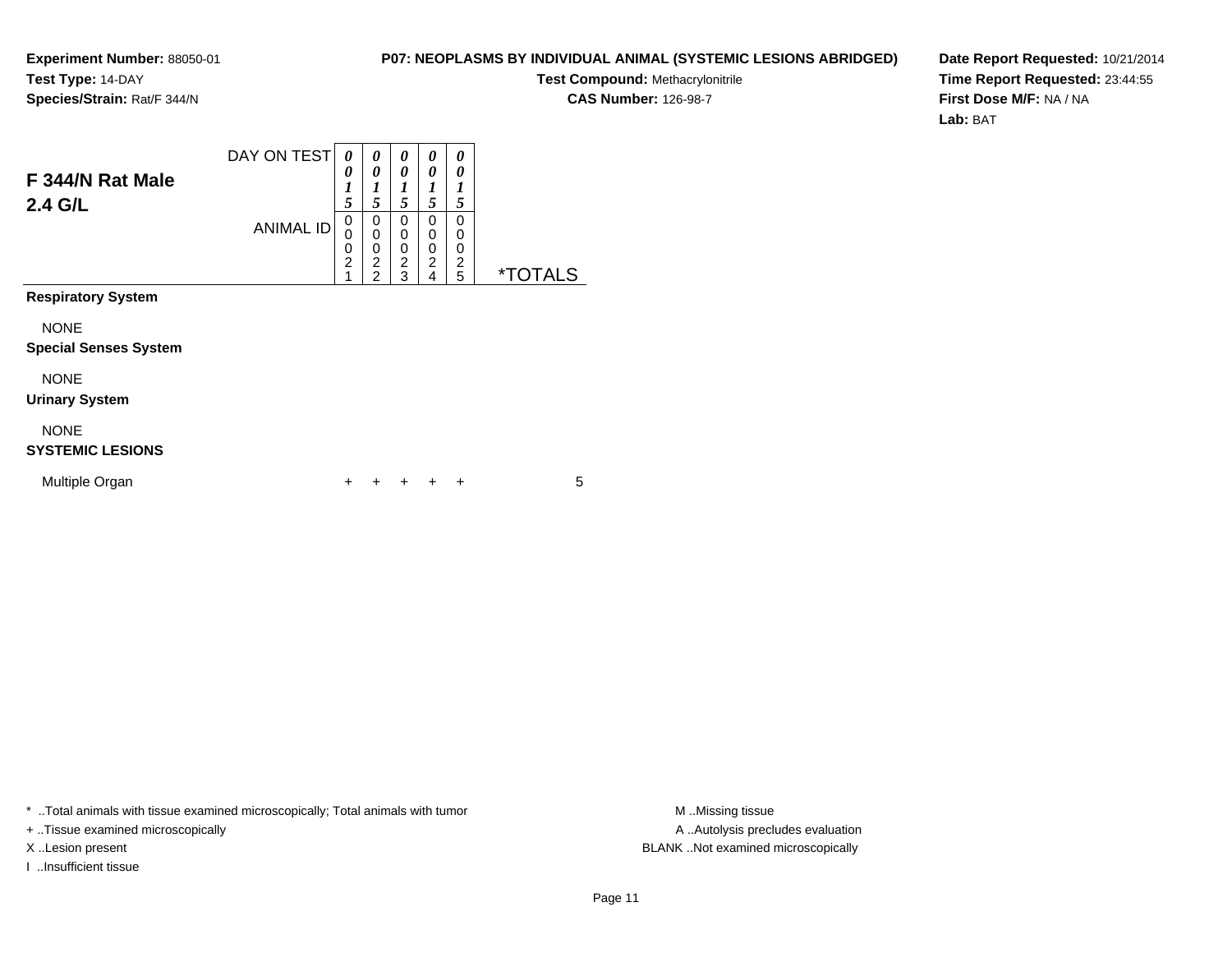**P07: NEOPLASMS BY INDIVIDUAL ANIMAL (SYSTEMIC LESIONS ABRIDGED)**

**Test Compound:** Methacrylonitrile

**CAS Number:** 126-98-7

**Date Report Requested:** 10/21/2014**Time Report Requested:** 23:44:55**First Dose M/F:** NA / NA**Lab:** BAT

| F 344/N Rat Male<br>4.8 G/L                                                                                      | DAY ON TEST<br><b>ANIMAL ID</b> | 0<br>0<br>$\boldsymbol{l}$<br>5<br>$\mathbf 0$<br>0<br>0<br>$\overline{\mathbf{c}}$<br>6 | 0<br>0<br>1<br>5<br>$\mathbf 0$<br>$\mathbf 0$<br>0<br>$\frac{2}{7}$ | 0<br>0<br>1<br>5<br>$\Omega$<br>$\mathbf 0$<br>0<br>$\overline{c}$<br>8 | 0<br>0<br>1<br>5<br>0<br>$\mathbf 0$<br>0<br>$\overline{\mathbf{c}}$<br>9 | 0<br>$\pmb{\theta}$<br>1<br>5<br>0<br>0<br>0<br>3<br>$\mathbf 0$ | <i><b>*TOTALS</b></i> |
|------------------------------------------------------------------------------------------------------------------|---------------------------------|------------------------------------------------------------------------------------------|----------------------------------------------------------------------|-------------------------------------------------------------------------|---------------------------------------------------------------------------|------------------------------------------------------------------|-----------------------|
| <b>Alimentary System</b>                                                                                         |                                 |                                                                                          |                                                                      |                                                                         |                                                                           |                                                                  |                       |
| Intestine Small, Duodenum<br>Liver<br>Stomach, Forestomach<br>Stomach, Glandular<br><b>Cardiovascular System</b> |                                 | $\ddot{}$<br>$+$<br>$+$<br>$\ddot{}$                                                     | +<br>$+$<br>$+$ $-$<br>$\pm$                                         | +<br>$+$<br>$+$<br>$\ddot{}$                                            | +<br>$\ddot{}$<br>$+$<br>$\ddot{}$                                        | +<br>$\ddot{}$<br>$\ddot{}$<br>$\ddot{}$                         | 5<br>5<br>5<br>5      |
| <b>NONE</b><br><b>Endocrine System</b>                                                                           |                                 |                                                                                          |                                                                      |                                                                         |                                                                           |                                                                  |                       |
| <b>Adrenal Cortex</b><br>Adrenal Medulla<br><b>General Body System</b>                                           |                                 | +<br>$\ddot{}$                                                                           | +                                                                    | $\ddot{}$                                                               | $\ddot{}$                                                                 | +<br>+                                                           | 5<br>5                |
| <b>NONE</b><br><b>Genital System</b>                                                                             |                                 |                                                                                          |                                                                      |                                                                         |                                                                           |                                                                  |                       |
| <b>NONE</b><br><b>Hematopoietic System</b>                                                                       |                                 |                                                                                          |                                                                      |                                                                         |                                                                           |                                                                  |                       |
| Spleen<br>Thymus<br><b>Integumentary System</b>                                                                  |                                 | +<br>+                                                                                   | +                                                                    | +<br>+                                                                  | ÷<br>+                                                                    | +<br>+                                                           | 5<br>5                |
| <b>NONE</b>                                                                                                      |                                 |                                                                                          |                                                                      |                                                                         |                                                                           |                                                                  |                       |

\* ..Total animals with tissue examined microscopically; Total animals with tumor **M** . Missing tissue M ..Missing tissue

+ ..Tissue examined microscopically

**Experiment Number:** 88050-01

**Species/Strain:** Rat/F 344/N

**Test Type:** 14-DAY

I ..Insufficient tissue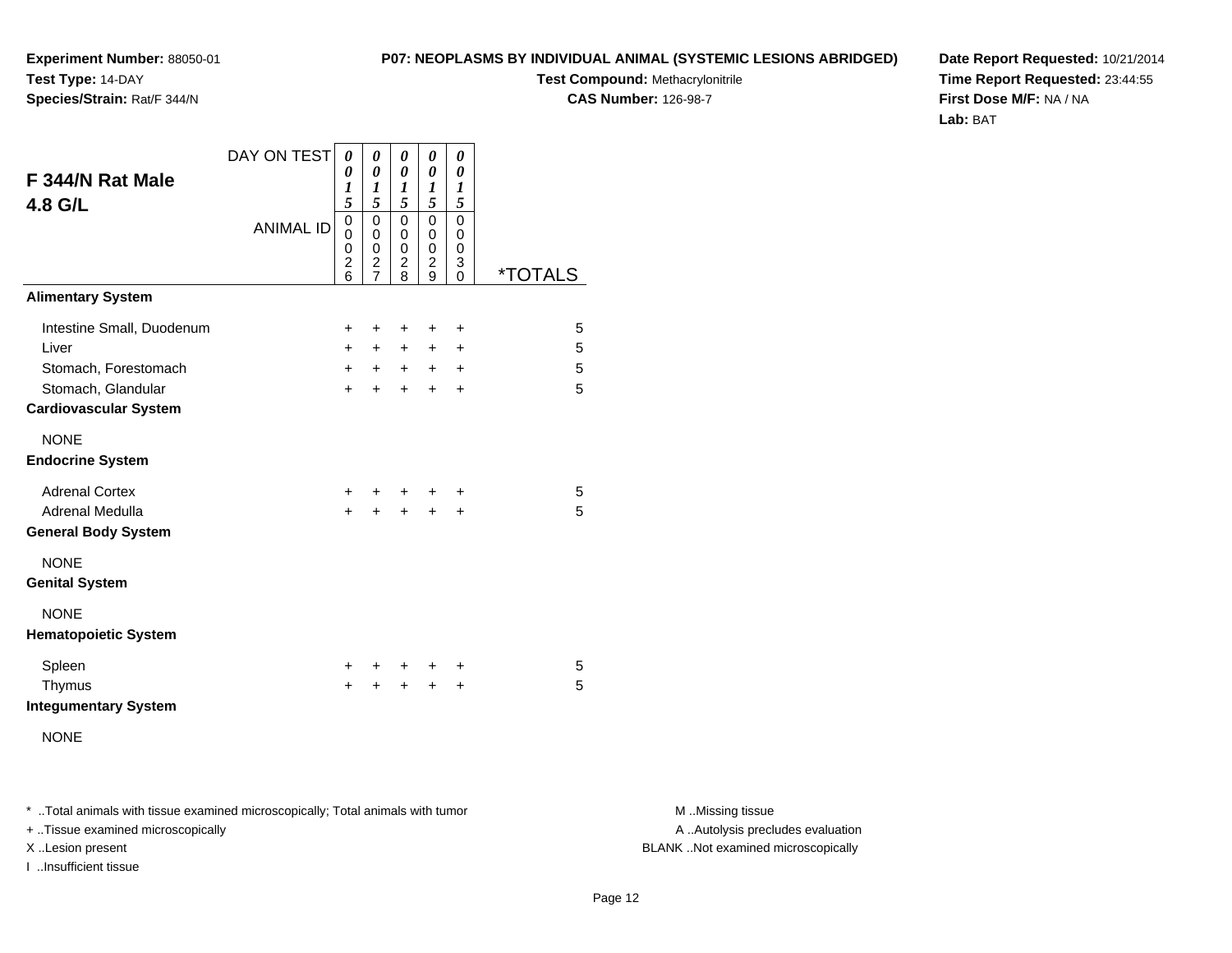#### **P07: NEOPLASMS BY INDIVIDUAL ANIMAL (SYSTEMIC LESIONS ABRIDGED)**

**Test Compound:** Methacrylonitrile

**CAS Number:** 126-98-7

**Date Report Requested:** 10/21/2014**Time Report Requested:** 23:44:55**First Dose M/F:** NA / NA**Lab:** BAT

| F 344/N Rat Male<br>4.8 G/L              | DAY ON TEST      | 0<br>0<br>$\boldsymbol{l}$<br>5                               | 0<br>$\boldsymbol{\theta}$<br>$\boldsymbol{l}$<br>5             | 0<br>$\boldsymbol{\theta}$<br>$\boldsymbol{l}$<br>5 | 0<br>$\boldsymbol{\theta}$<br>$\boldsymbol{l}$<br>5        | 0<br>$\boldsymbol{\theta}$<br>$\boldsymbol{l}$<br>5 |                              |
|------------------------------------------|------------------|---------------------------------------------------------------|-----------------------------------------------------------------|-----------------------------------------------------|------------------------------------------------------------|-----------------------------------------------------|------------------------------|
|                                          | <b>ANIMAL ID</b> | $\pmb{0}$<br>$\Omega$<br>$\mathbf 0$<br>$\boldsymbol{2}$<br>6 | $\mathbf 0$<br>0<br>$\,0\,$<br>$\overline{c}$<br>$\overline{7}$ | 0<br>0<br>$\pmb{0}$<br>$\boldsymbol{2}$<br>8        | $\pmb{0}$<br>$\pmb{0}$<br>$\pmb{0}$<br>$\overline{2}$<br>9 | 0<br>0<br>0<br>3<br>$\mathbf 0$                     | <i><b>*TOTALS</b></i>        |
| <b>Musculoskeletal System</b>            |                  |                                                               |                                                                 |                                                     |                                                            |                                                     |                              |
| <b>NONE</b><br><b>Nervous System</b>     |                  |                                                               |                                                                 |                                                     |                                                            |                                                     |                              |
| <b>Brain</b>                             |                  | $\ddot{}$                                                     | $\pm$                                                           | $\ddot{}$                                           | $\ddot{}$                                                  | ÷                                                   | 5                            |
| Peripheral Nerve                         |                  | +                                                             | $+$                                                             | $+$                                                 | $+$                                                        | $\ddot{}$                                           | 5                            |
| Spinal Cord<br><b>Respiratory System</b> |                  | +                                                             | +                                                               | $\ddot{}$                                           | +                                                          | $\ddot{}$                                           | 5                            |
| Lung<br><b>Special Senses System</b>     |                  | $\ddot{}$                                                     | ٠                                                               | $\ddot{}$                                           | $\ddot{}$                                                  | $\ddot{}$                                           | 5                            |
| <b>NONE</b><br><b>Urinary System</b>     |                  |                                                               |                                                                 |                                                     |                                                            |                                                     |                              |
| Kidney<br><b>SYSTEMIC LESIONS</b>        |                  | $\ddot{}$                                                     | +                                                               | $+$                                                 | $\ddot{}$                                                  | $\ddot{}$                                           | 5                            |
| Multiple Organ                           |                  | +                                                             | +                                                               | +                                                   | $\ddot{}$                                                  | $\ddot{}$                                           | 5<br>*** END OF MALE DATA*** |

\* ..Total animals with tissue examined microscopically; Total animals with tumor **M** . Missing tissue M ..Missing tissue

+ ..Tissue examined microscopically

I ..Insufficient tissue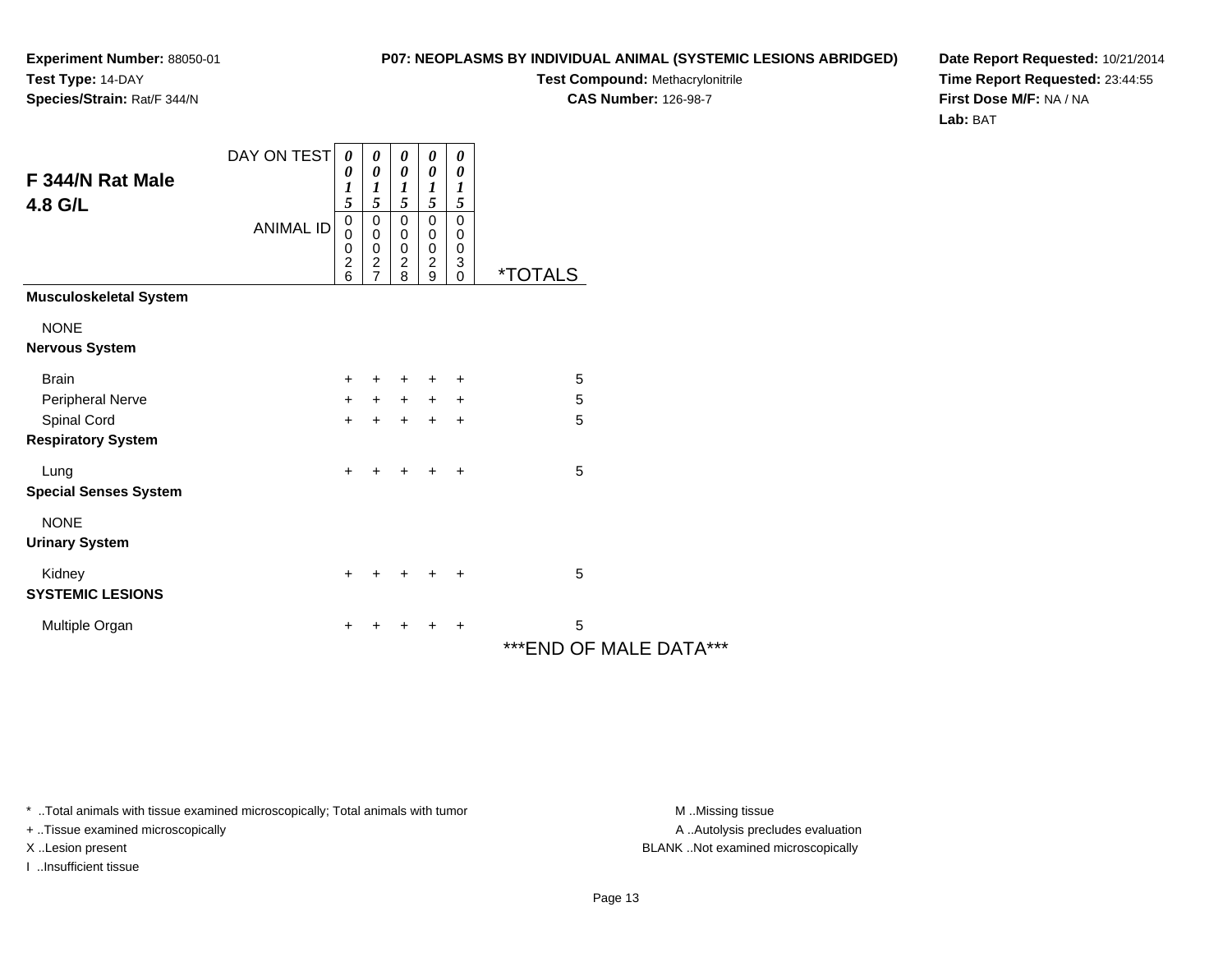**P07: NEOPLASMS BY INDIVIDUAL ANIMAL (SYSTEMIC LESIONS ABRIDGED)**

**Test Compound:** Methacrylonitrile

**CAS Number:** 126-98-7

**Date Report Requested:** 10/21/2014**Time Report Requested:** 23:44:55**First Dose M/F:** NA / NA**Lab:** BAT

| <b>F 344/N Rat Female</b><br>$0$ G/L                 | DAY ON TEST      | 0<br>0<br>1<br>5                | 0<br>$\theta$<br>1<br>5                                | 0<br>0<br>1<br>5                              | 0<br>0<br>1<br>5                | 0<br>0<br>1<br>5      |                       |
|------------------------------------------------------|------------------|---------------------------------|--------------------------------------------------------|-----------------------------------------------|---------------------------------|-----------------------|-----------------------|
|                                                      | <b>ANIMAL ID</b> | $\mathbf 0$<br>0<br>0<br>3<br>1 | $\mathbf 0$<br>$\mathbf 0$<br>0<br>3<br>$\mathfrak{p}$ | 0<br>0<br>0<br>$\ensuremath{\mathsf{3}}$<br>3 | 0<br>0<br>$\mathbf 0$<br>3<br>4 | 0<br>0<br>0<br>3<br>5 | <i><b>*TOTALS</b></i> |
| <b>Alimentary System</b>                             |                  |                                 |                                                        |                                               |                                 |                       |                       |
| Intestine Small, Duodenum                            |                  | +                               | ÷                                                      | ÷                                             | $\pm$                           | $\ddot{}$             | 5                     |
| Liver                                                |                  | $+$                             | $\ddot{}$                                              | $\ddot{}$                                     | $\ddot{}$                       | +                     | 5                     |
| Stomach, Forestomach                                 |                  | $+$                             | $+$                                                    | $+$                                           | $+$                             | $\ddot{}$             | 5                     |
| Stomach, Glandular<br><b>Cardiovascular System</b>   |                  | $\ddot{}$                       | $\ddot{}$                                              | $\ddot{}$                                     | $\ddot{}$                       | $\ddot{}$             | 5                     |
| <b>NONE</b><br><b>Endocrine System</b>               |                  |                                 |                                                        |                                               |                                 |                       |                       |
| <b>Adrenal Cortex</b>                                |                  | +                               |                                                        | +                                             | ٠                               | ٠                     | 5                     |
| <b>Adrenal Medulla</b><br><b>General Body System</b> |                  | $\ddot{}$                       |                                                        | $\ddot{}$                                     | $\ddot{}$                       | +                     | 5                     |
| <b>NONE</b><br><b>Genital System</b>                 |                  |                                 |                                                        |                                               |                                 |                       |                       |
| <b>NONE</b><br><b>Hematopoietic System</b>           |                  |                                 |                                                        |                                               |                                 |                       |                       |
| Spleen                                               |                  | +                               |                                                        | $\ddot{}$                                     | +                               | +                     | 5                     |
| Thymus<br><b>Integumentary System</b>                |                  | +                               | +                                                      | +                                             | +                               | +                     | 5                     |
| <b>NONE</b>                                          |                  |                                 |                                                        |                                               |                                 |                       |                       |

\* ..Total animals with tissue examined microscopically; Total animals with tumor **M** . Missing tissue M ..Missing tissue

+ ..Tissue examined microscopically

**Experiment Number:** 88050-01

**Species/Strain:** Rat/F 344/N

**Test Type:** 14-DAY

I ..Insufficient tissue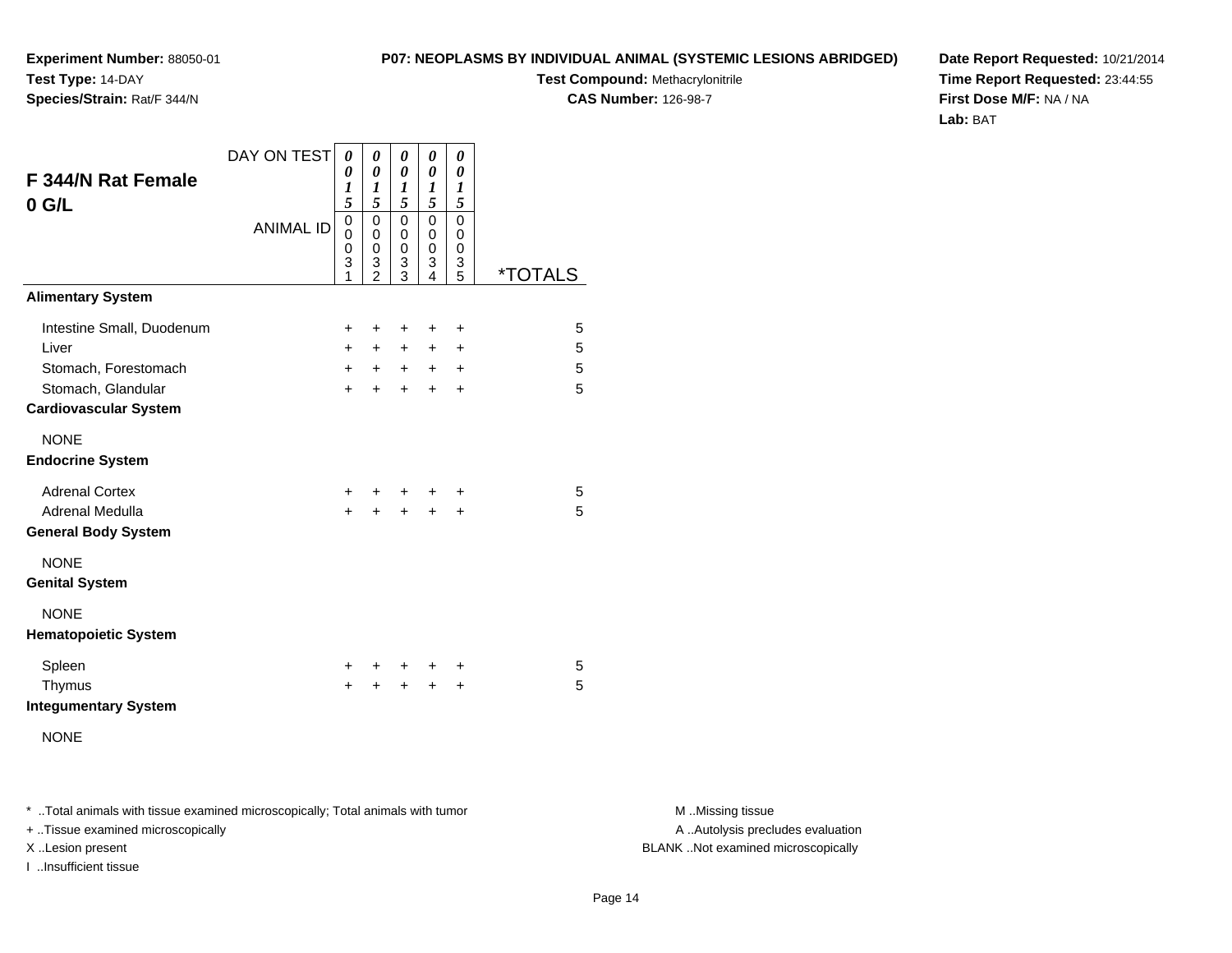#### **P07: NEOPLASMS BY INDIVIDUAL ANIMAL (SYSTEMIC LESIONS ABRIDGED)**

**Test Compound:** Methacrylonitrile

**CAS Number:** 126-98-7

**Date Report Requested:** 10/21/2014**Time Report Requested:** 23:44:55**First Dose M/F:** NA / NA**Lab:** BAT

| <b>F 344/N Rat Female</b><br>$0$ G/L | DAY ON TEST<br><b>ANIMAL ID</b> | 0<br>0<br>$\boldsymbol{l}$<br>5<br>0<br>0<br>0 | 0<br>0<br>1<br>5<br>0<br>$\mathbf 0$<br>0 | 0<br>0<br>$\boldsymbol{l}$<br>5<br>0<br>0<br>0 | 0<br>0<br>$\boldsymbol{l}$<br>5<br>$\mathbf 0$<br>0<br>$\mathbf 0$ | 0<br>0<br>1<br>5<br>0<br>0<br>0 |                       |
|--------------------------------------|---------------------------------|------------------------------------------------|-------------------------------------------|------------------------------------------------|--------------------------------------------------------------------|---------------------------------|-----------------------|
|                                      |                                 | 3<br>1                                         | 3<br>$\mathfrak{p}$                       | 3<br>3                                         | 3<br>4                                                             | 3<br>5                          | <i><b>*TOTALS</b></i> |
| <b>Musculoskeletal System</b>        |                                 |                                                |                                           |                                                |                                                                    |                                 |                       |
| <b>NONE</b>                          |                                 |                                                |                                           |                                                |                                                                    |                                 |                       |
| <b>Nervous System</b>                |                                 |                                                |                                           |                                                |                                                                    |                                 |                       |
| <b>Brain</b>                         |                                 | $\ddot{}$                                      |                                           | ٠                                              | $\ddot{}$                                                          | ٠                               | 5                     |
| Peripheral Nerve                     |                                 | $\ddot{}$                                      | $+$                                       | $+$                                            | $\ddot{}$                                                          | +                               | 5                     |
| Spinal Cord                          |                                 | $\ddot{}$                                      |                                           | $\ddot{}$                                      | $\ddot{}$                                                          | $\ddot{}$                       | 5                     |
| <b>Respiratory System</b>            |                                 |                                                |                                           |                                                |                                                                    |                                 |                       |
| Lung                                 |                                 | $\ddot{}$                                      | +                                         | $\div$                                         | ÷                                                                  | $\ddot{}$                       | 5                     |
| <b>Special Senses System</b>         |                                 |                                                |                                           |                                                |                                                                    |                                 |                       |
| <b>NONE</b>                          |                                 |                                                |                                           |                                                |                                                                    |                                 |                       |
| <b>Urinary System</b>                |                                 |                                                |                                           |                                                |                                                                    |                                 |                       |
| Kidney                               |                                 | $\ddot{}$                                      |                                           |                                                |                                                                    | +                               | 5                     |
| <b>SYSTEMIC LESIONS</b>              |                                 |                                                |                                           |                                                |                                                                    |                                 |                       |
| Multiple Organ                       |                                 | +                                              |                                           |                                                |                                                                    | $\ddot{}$                       | 5                     |

\* ..Total animals with tissue examined microscopically; Total animals with tumor **M** . Missing tissue M ..Missing tissue

+ ..Tissue examined microscopically

I ..Insufficient tissue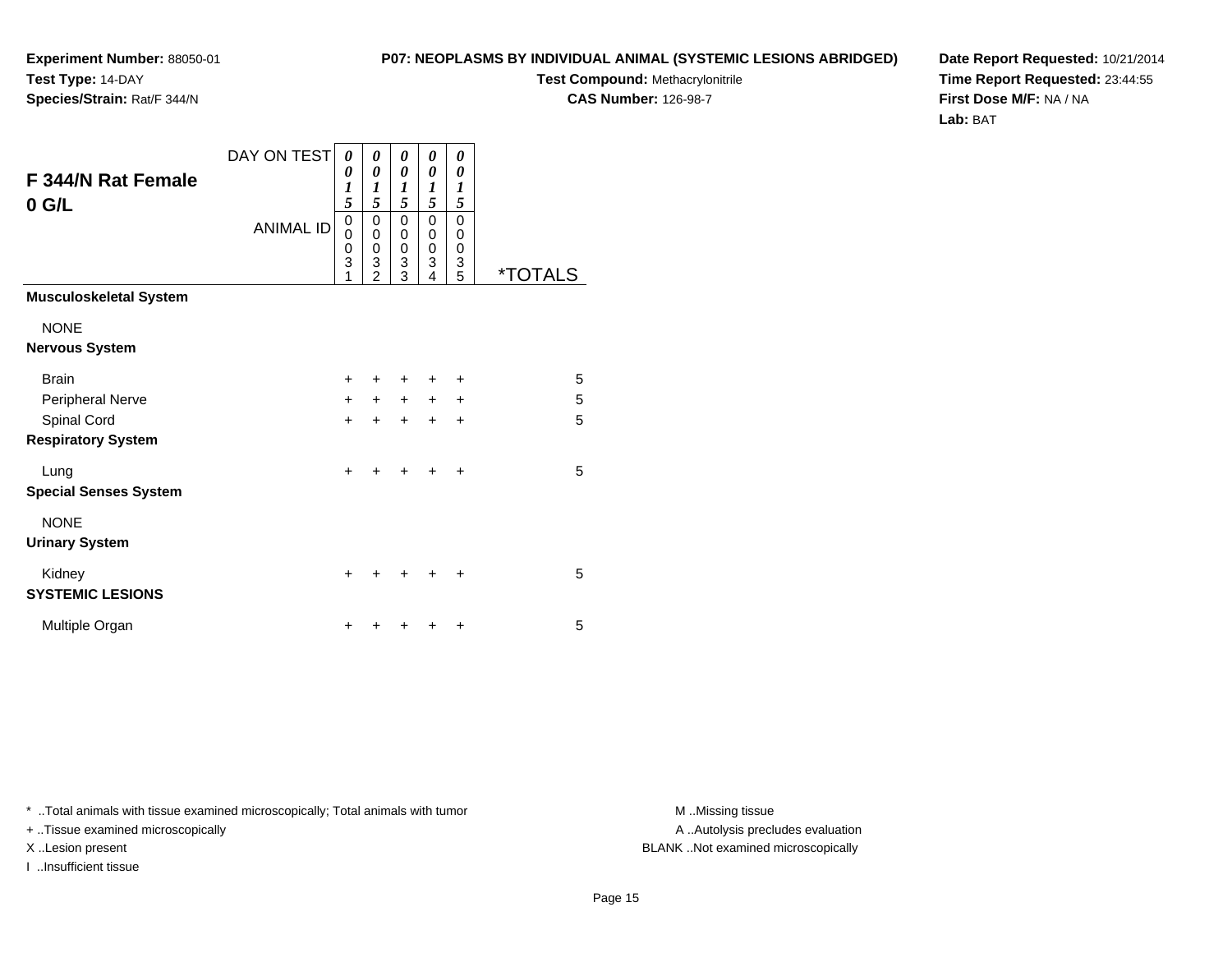#### **P07: NEOPLASMS BY INDIVIDUAL ANIMAL (SYSTEMIC LESIONS ABRIDGED)**

**Test Compound:** Methacrylonitrile**CAS Number:** 126-98-7

**Date Report Requested:** 10/21/2014**Time Report Requested:** 23:44:55**First Dose M/F:** NA / NA**Lab:** BAT

| F 344/N Rat Female<br>0.3 G/L                                                                                                           | DAY ON TEST<br><b>ANIMAL ID</b> | $\boldsymbol{\theta}$<br>0<br>$\boldsymbol{l}$<br>5<br>0<br>0<br>0<br>3<br>6 | 0<br>$\pmb{\theta}$<br>$\boldsymbol{l}$<br>5<br>0<br>0<br>$\pmb{0}$<br>3<br>$\overline{7}$ | 0<br>$\boldsymbol{\theta}$<br>$\boldsymbol{l}$<br>5<br>$\pmb{0}$<br>$\pmb{0}$<br>$\pmb{0}$<br>$\frac{3}{8}$ | $\pmb{\theta}$<br>$\boldsymbol{\theta}$<br>$\boldsymbol{l}$<br>$\sqrt{5}$<br>$\mathbf 0$<br>0<br>$\pmb{0}$<br>$_9^3$ | $\pmb{\theta}$<br>$\boldsymbol{\theta}$<br>$\boldsymbol{l}$<br>$\sqrt{5}$<br>$\pmb{0}$<br>$\pmb{0}$<br>$\boldsymbol{0}$<br>4<br>0 | <i><b>*TOTALS</b></i> |                                                                                             |
|-----------------------------------------------------------------------------------------------------------------------------------------|---------------------------------|------------------------------------------------------------------------------|--------------------------------------------------------------------------------------------|-------------------------------------------------------------------------------------------------------------|----------------------------------------------------------------------------------------------------------------------|-----------------------------------------------------------------------------------------------------------------------------------|-----------------------|---------------------------------------------------------------------------------------------|
| <b>Alimentary System</b>                                                                                                                |                                 |                                                                              |                                                                                            |                                                                                                             |                                                                                                                      |                                                                                                                                   |                       |                                                                                             |
| <b>NONE</b><br><b>Cardiovascular System</b>                                                                                             |                                 |                                                                              |                                                                                            |                                                                                                             |                                                                                                                      |                                                                                                                                   |                       |                                                                                             |
| <b>NONE</b><br><b>Endocrine System</b>                                                                                                  |                                 |                                                                              |                                                                                            |                                                                                                             |                                                                                                                      |                                                                                                                                   |                       |                                                                                             |
| <b>NONE</b><br><b>General Body System</b>                                                                                               |                                 |                                                                              |                                                                                            |                                                                                                             |                                                                                                                      |                                                                                                                                   |                       |                                                                                             |
| <b>NONE</b><br><b>Genital System</b>                                                                                                    |                                 |                                                                              |                                                                                            |                                                                                                             |                                                                                                                      |                                                                                                                                   |                       |                                                                                             |
| <b>NONE</b><br><b>Hematopoietic System</b>                                                                                              |                                 |                                                                              |                                                                                            |                                                                                                             |                                                                                                                      |                                                                                                                                   |                       |                                                                                             |
| Thymus<br><b>Integumentary System</b>                                                                                                   |                                 | $+$                                                                          |                                                                                            | $+$ $+$ $+$ $+$                                                                                             |                                                                                                                      |                                                                                                                                   | 5                     |                                                                                             |
| <b>NONE</b><br><b>Musculoskeletal System</b>                                                                                            |                                 |                                                                              |                                                                                            |                                                                                                             |                                                                                                                      |                                                                                                                                   |                       |                                                                                             |
| <b>NONE</b><br><b>Nervous System</b>                                                                                                    |                                 |                                                                              |                                                                                            |                                                                                                             |                                                                                                                      |                                                                                                                                   |                       |                                                                                             |
| <b>NONE</b>                                                                                                                             |                                 |                                                                              |                                                                                            |                                                                                                             |                                                                                                                      |                                                                                                                                   |                       |                                                                                             |
| * Total animals with tissue examined microscopically; Total animals with tumor<br>+ Tissue examined microscopically<br>X Lesion present |                                 |                                                                              |                                                                                            |                                                                                                             |                                                                                                                      |                                                                                                                                   |                       | M Missing tissue<br>A  Autolysis precludes evaluation<br>BLANK Not examined microscopically |

I ..Insufficient tissue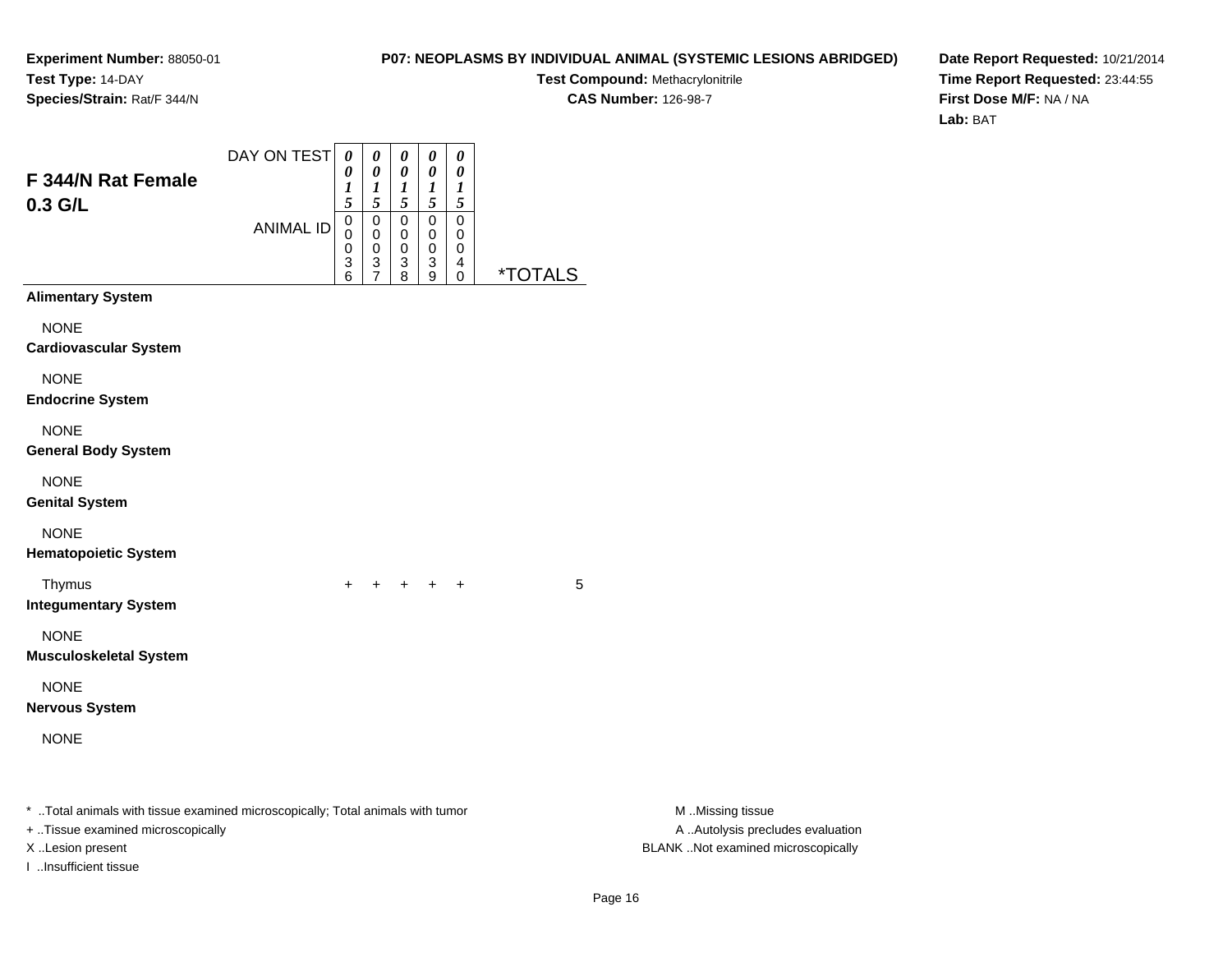#### **P07: NEOPLASMS BY INDIVIDUAL ANIMAL (SYSTEMIC LESIONS ABRIDGED)**

**Test Compound:** Methacrylonitrile

**CAS Number:** 126-98-7

**Date Report Requested:** 10/21/2014**Time Report Requested:** 23:44:55**First Dose M/F:** NA / NA**Lab:** BAT

| F 344/N Rat Female<br>$0.3$ G/L             | DAY ON TEST<br><b>ANIMAL ID</b> | 0<br>0<br>1<br>5<br>0<br>0<br>0<br>3<br>6 | 0<br>0<br>1<br>5<br>0<br>$\mathbf 0$<br>0<br>$\overline{3}$<br>$\overline{7}$ | 0<br>0<br>1<br>5<br>0<br>0<br>0<br>3<br>8 | 0<br>0<br>1<br>5<br>0<br>0<br>0<br>3<br>9 | 0<br>0<br>1<br>5<br>$\Omega$<br>0<br>0<br>4<br>0 | <i><b>*TOTALS</b></i> |
|---------------------------------------------|---------------------------------|-------------------------------------------|-------------------------------------------------------------------------------|-------------------------------------------|-------------------------------------------|--------------------------------------------------|-----------------------|
| <b>Respiratory System</b>                   |                                 |                                           |                                                                               |                                           |                                           |                                                  |                       |
| <b>NONE</b><br><b>Special Senses System</b> |                                 |                                           |                                                                               |                                           |                                           |                                                  |                       |
| <b>NONE</b><br><b>Urinary System</b>        |                                 |                                           |                                                                               |                                           |                                           |                                                  |                       |
| <b>NONE</b><br><b>SYSTEMIC LESIONS</b>      |                                 |                                           |                                                                               |                                           |                                           |                                                  |                       |
| Multiple Organ                              |                                 | ٠                                         |                                                                               |                                           |                                           | +                                                | 5                     |

\* ..Total animals with tissue examined microscopically; Total animals with tumor **M** . Missing tissue M ..Missing tissue

+ ..Tissue examined microscopically

I ..Insufficient tissue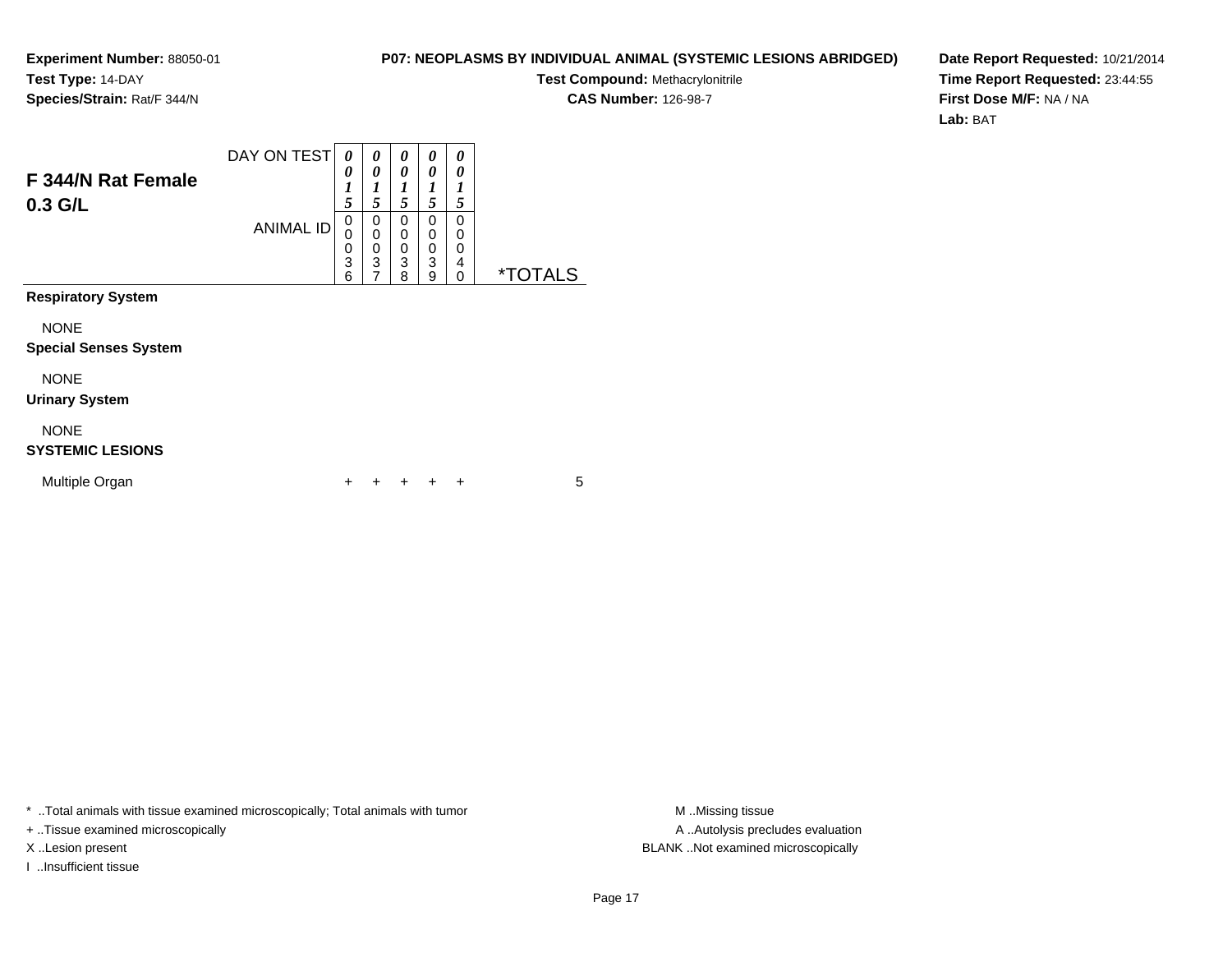#### **P07: NEOPLASMS BY INDIVIDUAL ANIMAL (SYSTEMIC LESIONS ABRIDGED)**

**Test Compound:** Methacrylonitrile**CAS Number:** 126-98-7

**Date Report Requested:** 10/21/2014**Time Report Requested:** 23:44:55**First Dose M/F:** NA / NA**Lab:** BAT

| F 344/N Rat Female                                                                                                                      | DAY ON TEST      | $\boldsymbol{\theta}$<br>0                   | 0<br>$\boldsymbol{\theta}$                                                    | $\pmb{\theta}$<br>$\pmb{\theta}$                                                | $\boldsymbol{\theta}$<br>$\boldsymbol{\theta}$             | $\boldsymbol{\theta}$<br>$\boldsymbol{\theta}$<br>$\boldsymbol{l}$ |                       |                                                                                             |
|-----------------------------------------------------------------------------------------------------------------------------------------|------------------|----------------------------------------------|-------------------------------------------------------------------------------|---------------------------------------------------------------------------------|------------------------------------------------------------|--------------------------------------------------------------------|-----------------------|---------------------------------------------------------------------------------------------|
| 0.6 G/L                                                                                                                                 | <b>ANIMAL ID</b> | $\frac{1}{5}$<br>$\,0\,$<br>0<br>0<br>4<br>1 | $\boldsymbol{l}$<br>5<br>$\pmb{0}$<br>0<br>$\mathbf 0$<br>4<br>$\overline{2}$ | $\frac{1}{5}$<br>$\mathbf 0$<br>0<br>$\mathsf{O}\xspace$<br>4<br>$\overline{3}$ | $\frac{1}{5}$<br>$\mathbf 0$<br>0<br>$\mathbf 0$<br>4<br>4 | $\sqrt{5}$<br>$\pmb{0}$<br>0<br>$\mathbf 0$<br>4<br>5              | <i><b>*TOTALS</b></i> |                                                                                             |
| <b>Alimentary System</b>                                                                                                                |                  |                                              |                                                                               |                                                                                 |                                                            |                                                                    |                       |                                                                                             |
| <b>NONE</b><br><b>Cardiovascular System</b>                                                                                             |                  |                                              |                                                                               |                                                                                 |                                                            |                                                                    |                       |                                                                                             |
| <b>NONE</b><br><b>Endocrine System</b>                                                                                                  |                  |                                              |                                                                               |                                                                                 |                                                            |                                                                    |                       |                                                                                             |
| <b>NONE</b><br><b>General Body System</b>                                                                                               |                  |                                              |                                                                               |                                                                                 |                                                            |                                                                    |                       |                                                                                             |
| <b>NONE</b><br><b>Genital System</b>                                                                                                    |                  |                                              |                                                                               |                                                                                 |                                                            |                                                                    |                       |                                                                                             |
| <b>NONE</b><br><b>Hematopoietic System</b>                                                                                              |                  |                                              |                                                                               |                                                                                 |                                                            |                                                                    |                       |                                                                                             |
| Thymus<br><b>Integumentary System</b>                                                                                                   |                  | $\ddot{}$                                    | $\ddot{}$                                                                     | $+$                                                                             | $^{+}$                                                     | $+$                                                                | 5                     |                                                                                             |
| <b>NONE</b><br><b>Musculoskeletal System</b>                                                                                            |                  |                                              |                                                                               |                                                                                 |                                                            |                                                                    |                       |                                                                                             |
| <b>NONE</b><br><b>Nervous System</b>                                                                                                    |                  |                                              |                                                                               |                                                                                 |                                                            |                                                                    |                       |                                                                                             |
| <b>NONE</b>                                                                                                                             |                  |                                              |                                                                               |                                                                                 |                                                            |                                                                    |                       |                                                                                             |
| * Total animals with tissue examined microscopically; Total animals with tumor<br>+ Tissue examined microscopically<br>X Lesion present |                  |                                              |                                                                               |                                                                                 |                                                            |                                                                    |                       | M Missing tissue<br>A  Autolysis precludes evaluation<br>BLANK Not examined microscopically |

I ..Insufficient tissue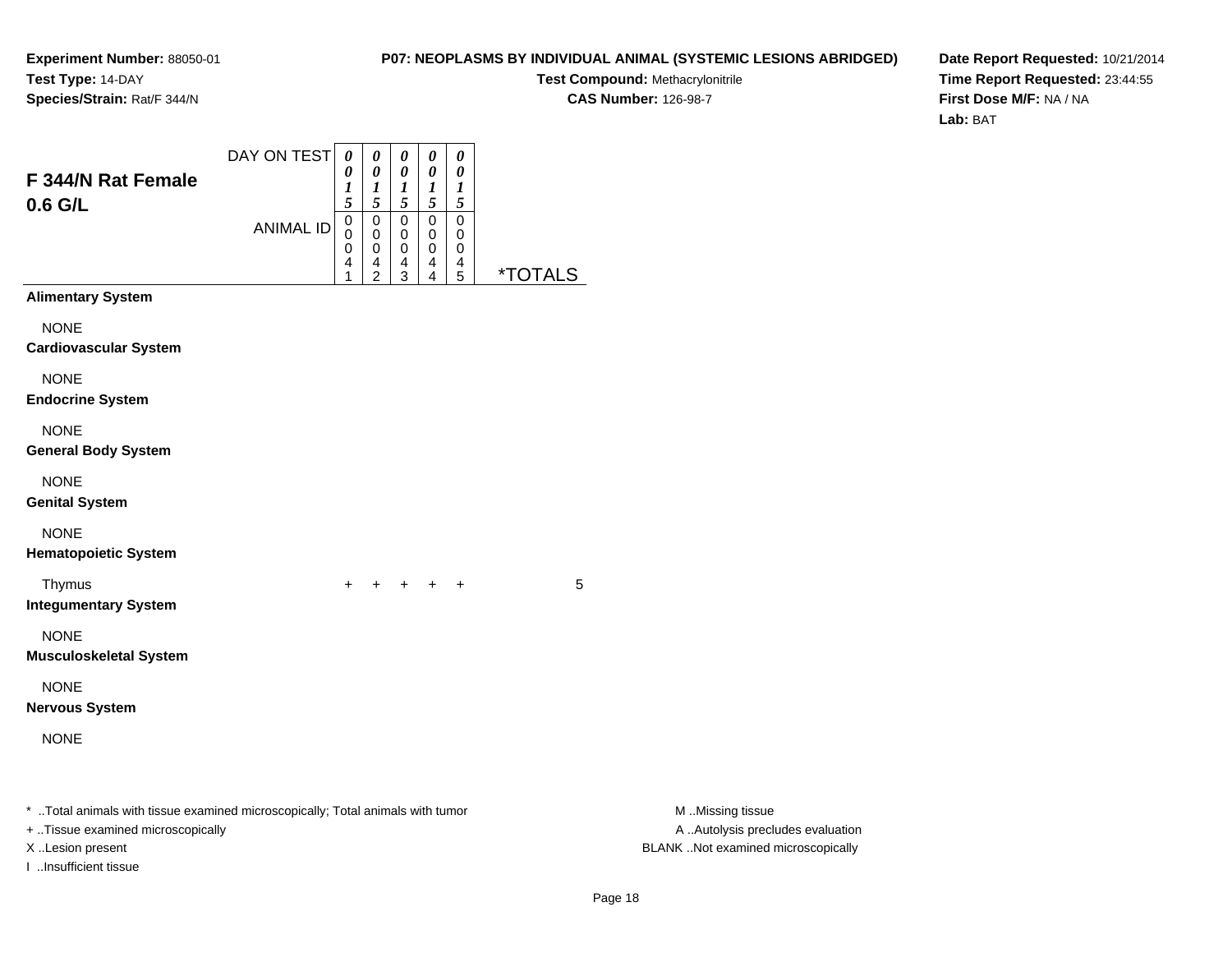#### **P07: NEOPLASMS BY INDIVIDUAL ANIMAL (SYSTEMIC LESIONS ABRIDGED)**

**Test Compound:** Methacrylonitrile

**CAS Number:** 126-98-7

**Date Report Requested:** 10/21/2014**Time Report Requested:** 23:44:55**First Dose M/F:** NA / NA**Lab:** BAT

| F 344/N Rat Female<br>$0.6$ G/L             | DAY ON TEST<br><b>ANIMAL ID</b> | 0<br>0<br>1<br>5<br>0<br>0<br>4 | 0<br>0<br>1<br>5<br>$\mathbf 0$<br>$\overline{0}$<br>0<br>4<br>$\overline{2}$ | 0<br>0<br>1<br>5<br>0<br>$\mathbf 0$<br>0<br>4<br>3 | 0<br>0<br>1<br>5<br>0<br>$\mathbf 0$<br>$\mathbf 0$<br>$\overline{4}$<br>4 | 0<br>0<br>1<br>5<br>$\Omega$<br>0<br>0<br>4<br>5 | <i><b>*TOTALS</b></i> |
|---------------------------------------------|---------------------------------|---------------------------------|-------------------------------------------------------------------------------|-----------------------------------------------------|----------------------------------------------------------------------------|--------------------------------------------------|-----------------------|
| <b>Respiratory System</b>                   |                                 |                                 |                                                                               |                                                     |                                                                            |                                                  |                       |
| <b>NONE</b><br><b>Special Senses System</b> |                                 |                                 |                                                                               |                                                     |                                                                            |                                                  |                       |
| <b>NONE</b><br><b>Urinary System</b>        |                                 |                                 |                                                                               |                                                     |                                                                            |                                                  |                       |
| <b>NONE</b><br><b>SYSTEMIC LESIONS</b>      |                                 |                                 |                                                                               |                                                     |                                                                            |                                                  |                       |
| Multiple Organ                              |                                 | ٠                               |                                                                               |                                                     |                                                                            | ÷                                                | 5                     |

\* ..Total animals with tissue examined microscopically; Total animals with tumor **M** . Missing tissue M ..Missing tissue

+ ..Tissue examined microscopically

I ..Insufficient tissue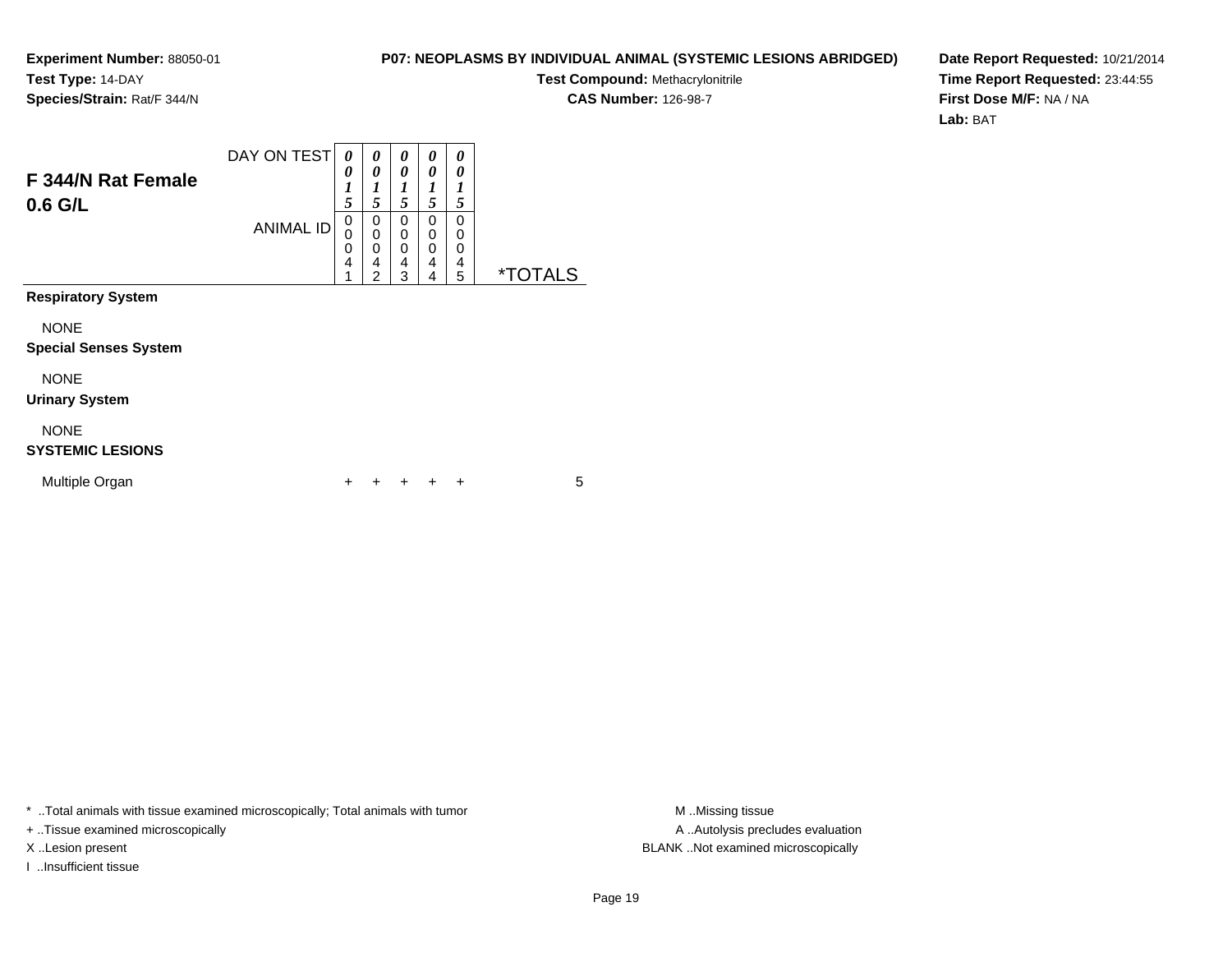#### **P07: NEOPLASMS BY INDIVIDUAL ANIMAL (SYSTEMIC LESIONS ABRIDGED)**

**Test Compound:** Methacrylonitrile

**CAS Number:** 126-98-7

**Date Report Requested:** 10/21/2014**Time Report Requested:** 23:44:55**First Dose M/F:** NA / NA**Lab:** BAT

| F 344/N Rat Female<br>1.2 G/L                                                                                                            | DAY ON TEST<br><b>ANIMAL ID</b> | $\boldsymbol{\theta}$<br>0<br>1<br>5<br>0<br>0 | 0<br>$\boldsymbol{\theta}$<br>1<br>5<br>$\mathbf 0$<br>$\mathbf 0$ | 0<br>0<br>1<br>5<br>0<br>$\mathbf 0$ | 0<br>$\boldsymbol{\theta}$<br>$\boldsymbol{l}$<br>$\mathfrak{s}$<br>$\mathbf 0$<br>$\mathbf 0$ | 0<br>$\boldsymbol{\theta}$<br>1<br>$\mathfrak{s}$<br>$\boldsymbol{0}$<br>0 |                              |                                                                                             |
|------------------------------------------------------------------------------------------------------------------------------------------|---------------------------------|------------------------------------------------|--------------------------------------------------------------------|--------------------------------------|------------------------------------------------------------------------------------------------|----------------------------------------------------------------------------|------------------------------|---------------------------------------------------------------------------------------------|
|                                                                                                                                          |                                 | 0<br>4<br>6                                    | 0<br>4<br>7                                                        | 0<br>4<br>8                          | $\mathbf 0$<br>4<br>9                                                                          | $\mathbf 0$<br>5<br>0                                                      | <u><i><b>*TOTALS</b></i></u> |                                                                                             |
| <b>Alimentary System</b>                                                                                                                 |                                 |                                                |                                                                    |                                      |                                                                                                |                                                                            |                              |                                                                                             |
| <b>NONE</b><br><b>Cardiovascular System</b>                                                                                              |                                 |                                                |                                                                    |                                      |                                                                                                |                                                                            |                              |                                                                                             |
| <b>NONE</b><br><b>Endocrine System</b>                                                                                                   |                                 |                                                |                                                                    |                                      |                                                                                                |                                                                            |                              |                                                                                             |
| <b>NONE</b><br><b>General Body System</b>                                                                                                |                                 |                                                |                                                                    |                                      |                                                                                                |                                                                            |                              |                                                                                             |
| <b>NONE</b><br><b>Genital System</b>                                                                                                     |                                 |                                                |                                                                    |                                      |                                                                                                |                                                                            |                              |                                                                                             |
| <b>NONE</b><br><b>Hematopoietic System</b>                                                                                               |                                 |                                                |                                                                    |                                      |                                                                                                |                                                                            |                              |                                                                                             |
| Thymus<br><b>Integumentary System</b>                                                                                                    |                                 | $+$                                            | $+ + + +$                                                          |                                      |                                                                                                |                                                                            | 5                            |                                                                                             |
| <b>NONE</b><br><b>Musculoskeletal System</b>                                                                                             |                                 |                                                |                                                                    |                                      |                                                                                                |                                                                            |                              |                                                                                             |
| <b>NONE</b><br><b>Nervous System</b>                                                                                                     |                                 |                                                |                                                                    |                                      |                                                                                                |                                                                            |                              |                                                                                             |
| <b>NONE</b>                                                                                                                              |                                 |                                                |                                                                    |                                      |                                                                                                |                                                                            |                              |                                                                                             |
| *  Total animals with tissue examined microscopically; Total animals with tumor<br>+ Tissue examined microscopically<br>X Lesion present |                                 |                                                |                                                                    |                                      |                                                                                                |                                                                            |                              | M Missing tissue<br>A  Autolysis precludes evaluation<br>BLANK Not examined microscopically |

I ..Insufficient tissue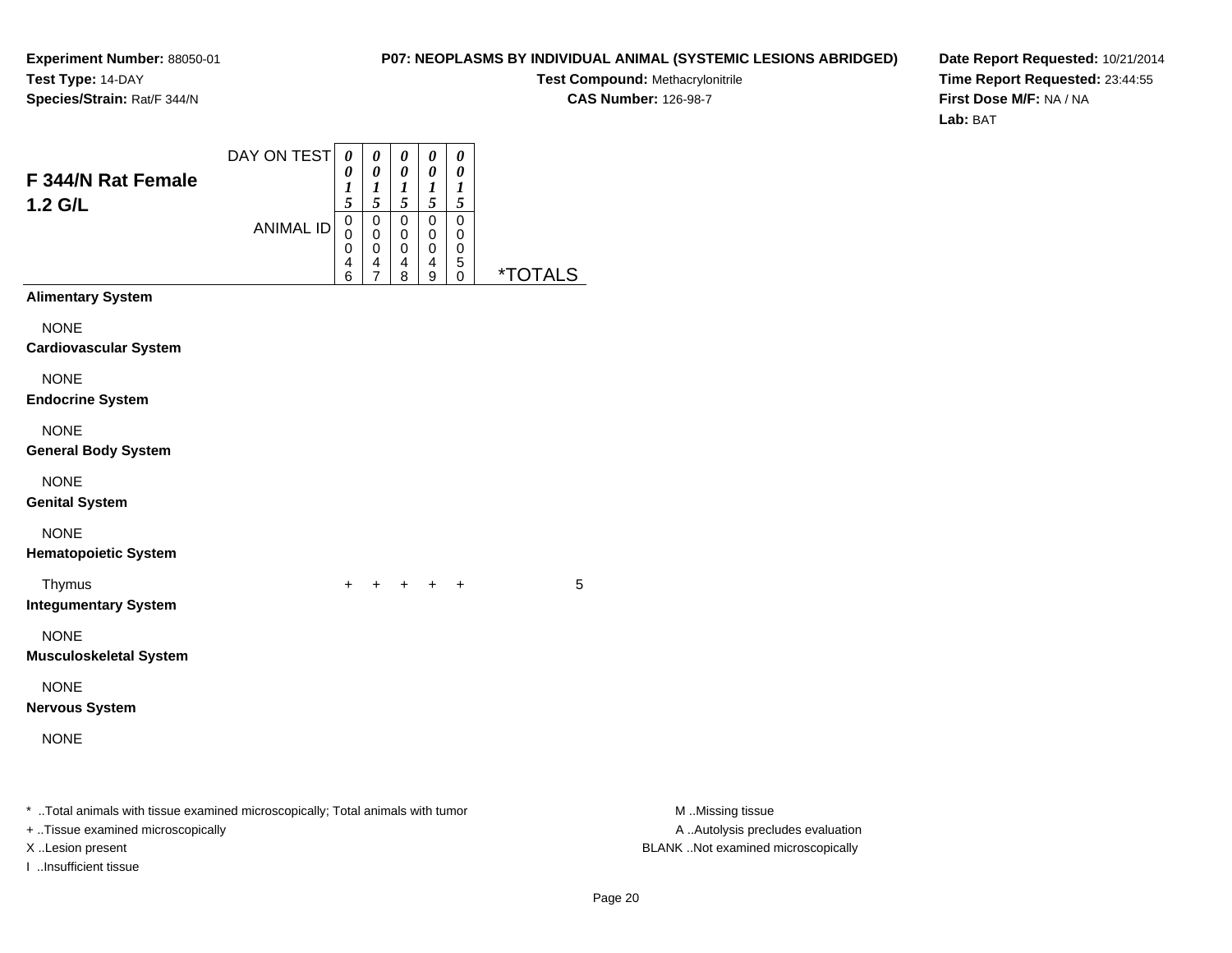#### **P07: NEOPLASMS BY INDIVIDUAL ANIMAL (SYSTEMIC LESIONS ABRIDGED)**

**Test Compound:** Methacrylonitrile**CAS Number:** 126-98-7

**Date Report Requested:** 10/21/2014**Time Report Requested:** 23:44:55**First Dose M/F:** NA / NA**Lab:** BAT

| F 344/N Rat Female<br>$1.2$ G/L             | DAY ON TEST<br><b>ANIMAL ID</b> | 0<br>0<br>$\boldsymbol{l}$<br>5<br>0 | 0<br>0<br>$\boldsymbol{l}$<br>5<br>0 | 0<br>0<br>1<br>5<br>0 | 0<br>0<br>1<br>5<br>$\Omega$ | 0<br>0<br>1<br>5<br>$\Omega$ |                       |
|---------------------------------------------|---------------------------------|--------------------------------------|--------------------------------------|-----------------------|------------------------------|------------------------------|-----------------------|
|                                             |                                 | 0<br>0<br>4<br>6                     | 0<br>0<br>4<br>7                     | 0<br>0<br>4<br>8      | 0<br>0<br>4<br>9             | 0<br>0<br>5<br>$\Omega$      | <i><b>*TOTALS</b></i> |
| <b>Respiratory System</b>                   |                                 |                                      |                                      |                       |                              |                              |                       |
| <b>NONE</b><br><b>Special Senses System</b> |                                 |                                      |                                      |                       |                              |                              |                       |
| <b>NONE</b><br><b>Urinary System</b>        |                                 |                                      |                                      |                       |                              |                              |                       |
| <b>NONE</b><br><b>SYSTEMIC LESIONS</b>      |                                 |                                      |                                      |                       |                              |                              |                       |
| Multiple Organ                              |                                 | +                                    |                                      |                       |                              | ٠                            | 5                     |

\* ..Total animals with tissue examined microscopically; Total animals with tumor **M** . Missing tissue M ..Missing tissue

+ ..Tissue examined microscopically

I ..Insufficient tissue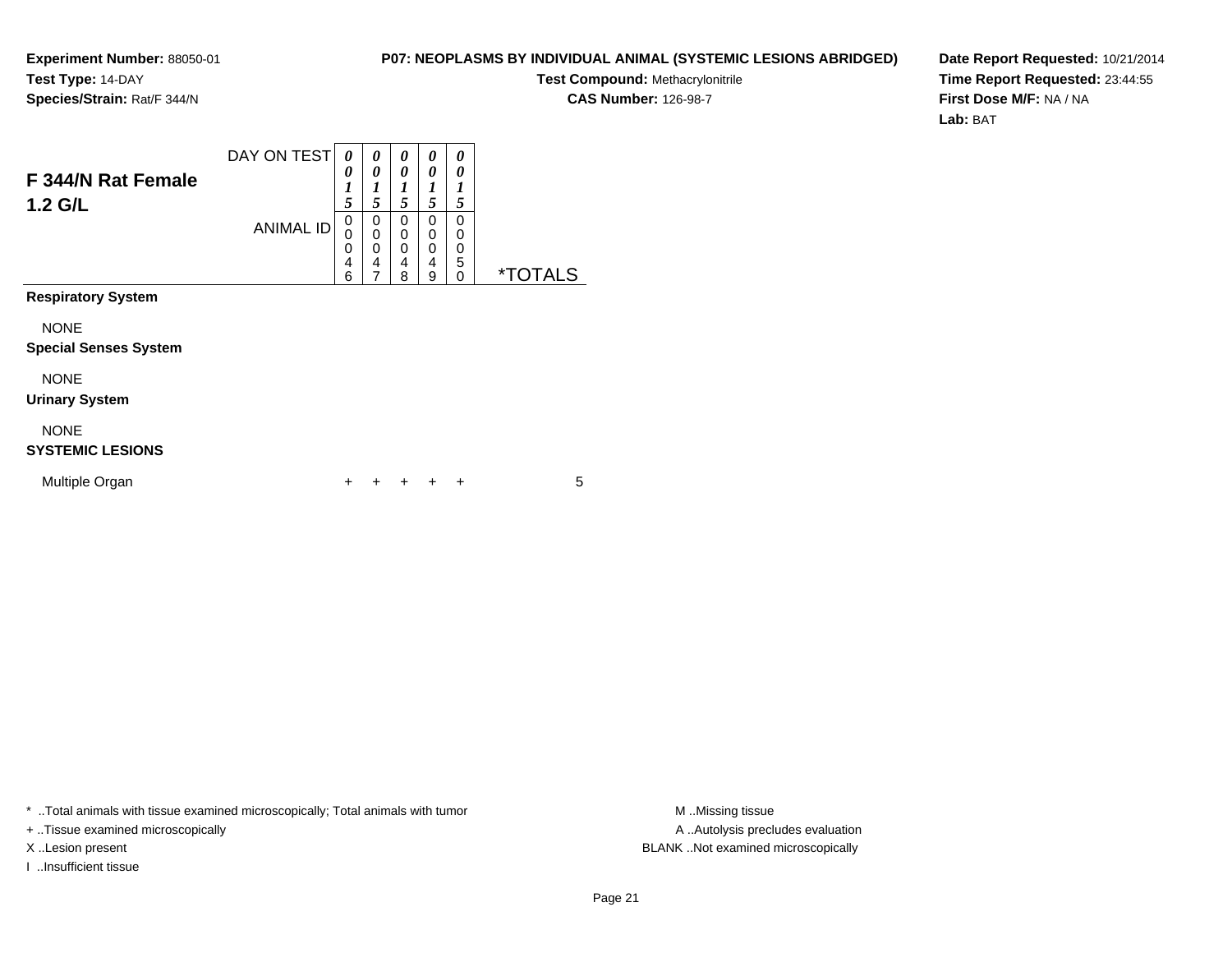I ..Insufficient tissue

#### **P07: NEOPLASMS BY INDIVIDUAL ANIMAL (SYSTEMIC LESIONS ABRIDGED)**

**Test Compound:** Methacrylonitrile**CAS Number:** 126-98-7

**Date Report Requested:** 10/21/2014**Time Report Requested:** 23:44:55**First Dose M/F:** NA / NA**Lab:** BAT

| F 344/N Rat Female<br>2.4 G/L                                                                                       | DAY ON TEST<br><b>ANIMAL ID</b> | $\boldsymbol{\theta}$<br>0<br>1<br>5<br>0<br>0<br>0<br>5 | 0<br>$\pmb{\theta}$<br>$\frac{1}{5}$<br>$\pmb{0}$<br>0<br>0<br>$\frac{5}{2}$ | 0<br>0<br>$\frac{1}{5}$<br>$\mathsf 0$<br>0<br>0<br>$\frac{5}{3}$ | 0<br>$\pmb{\theta}$<br>$\frac{1}{5}$<br>$\pmb{0}$<br>0<br>0<br>5<br>4 | $\pmb{\theta}$<br>0<br>$\frac{1}{5}$<br>$\pmb{0}$<br>0<br>0<br>$\frac{5}{5}$ | <i><b>*TOTALS</b></i> |                                                      |
|---------------------------------------------------------------------------------------------------------------------|---------------------------------|----------------------------------------------------------|------------------------------------------------------------------------------|-------------------------------------------------------------------|-----------------------------------------------------------------------|------------------------------------------------------------------------------|-----------------------|------------------------------------------------------|
| <b>Alimentary System</b>                                                                                            |                                 |                                                          |                                                                              |                                                                   |                                                                       |                                                                              |                       |                                                      |
| <b>NONE</b><br><b>Cardiovascular System</b>                                                                         |                                 |                                                          |                                                                              |                                                                   |                                                                       |                                                                              |                       |                                                      |
| <b>NONE</b><br><b>Endocrine System</b>                                                                              |                                 |                                                          |                                                                              |                                                                   |                                                                       |                                                                              |                       |                                                      |
| <b>NONE</b><br><b>General Body System</b>                                                                           |                                 |                                                          |                                                                              |                                                                   |                                                                       |                                                                              |                       |                                                      |
| <b>NONE</b><br><b>Genital System</b>                                                                                |                                 |                                                          |                                                                              |                                                                   |                                                                       |                                                                              |                       |                                                      |
| <b>NONE</b><br><b>Hematopoietic System</b>                                                                          |                                 |                                                          |                                                                              |                                                                   |                                                                       |                                                                              |                       |                                                      |
| Thymus<br><b>Integumentary System</b>                                                                               |                                 | $+$                                                      | $\pm$                                                                        |                                                                   | $+$ $+$ $+$                                                           |                                                                              | 5                     |                                                      |
| <b>NONE</b><br><b>Musculoskeletal System</b>                                                                        |                                 |                                                          |                                                                              |                                                                   |                                                                       |                                                                              |                       |                                                      |
| <b>NONE</b><br><b>Nervous System</b>                                                                                |                                 |                                                          |                                                                              |                                                                   |                                                                       |                                                                              |                       |                                                      |
| <b>NONE</b>                                                                                                         |                                 |                                                          |                                                                              |                                                                   |                                                                       |                                                                              |                       |                                                      |
| * Total animals with tissue examined microscopically; Total animals with tumor<br>+ Tissue examined microscopically |                                 |                                                          |                                                                              |                                                                   |                                                                       |                                                                              |                       | M Missing tissue<br>A Autolysis precludes evaluation |

X ..Lesion present BLANK ..Not examined microscopically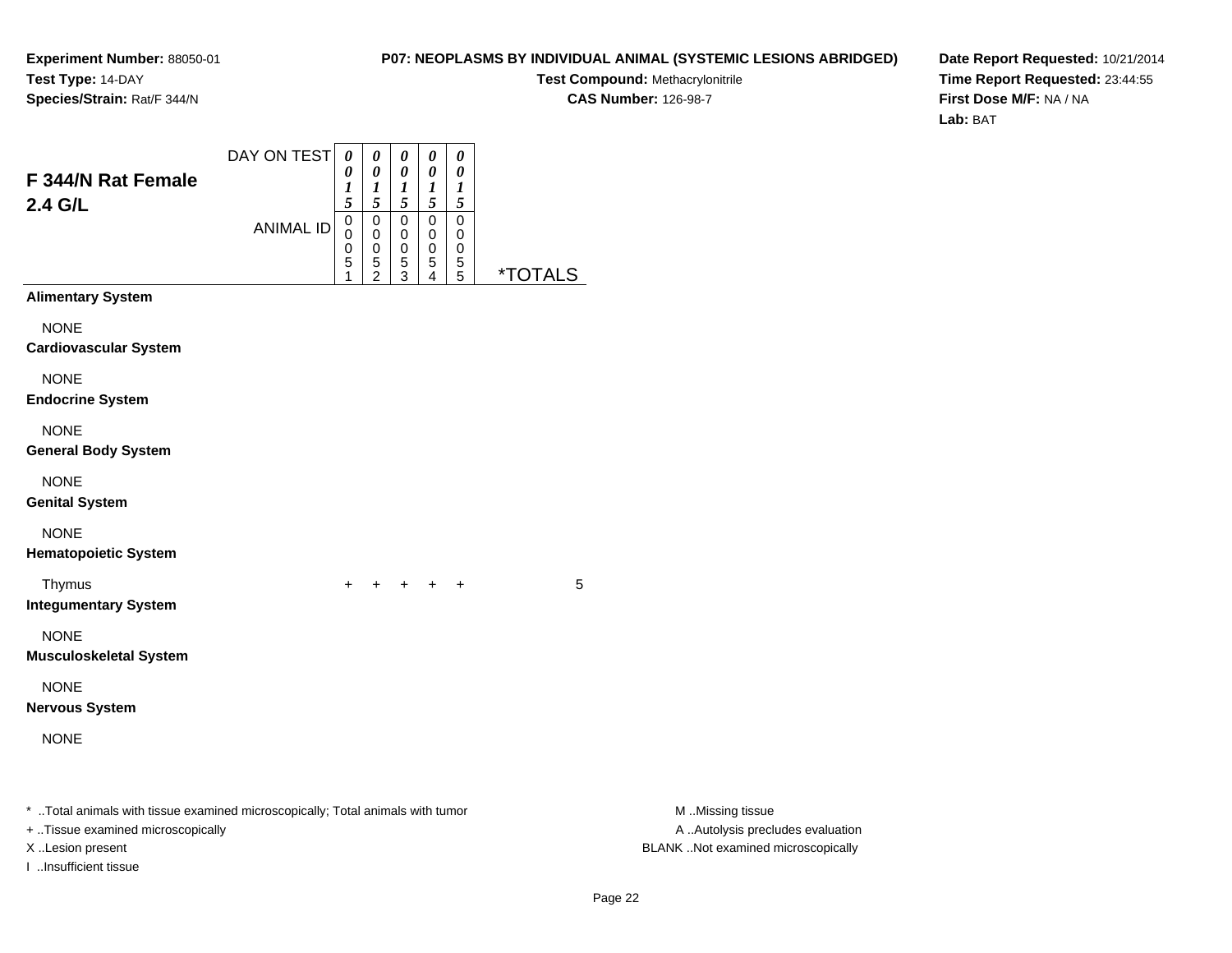#### **P07: NEOPLASMS BY INDIVIDUAL ANIMAL (SYSTEMIC LESIONS ABRIDGED)**

**Test Compound:** Methacrylonitrile

**CAS Number:** 126-98-7

**Date Report Requested:** 10/21/2014**Time Report Requested:** 23:44:55**First Dose M/F:** NA / NA**Lab:** BAT

| F 344/N Rat Female<br>2.4 G/L               | DAY ON TEST<br><b>ANIMAL ID</b> | 0<br>0<br>$\boldsymbol{l}$<br>5<br>0<br>0<br>0<br>5<br>4 | 0<br>0<br>$\boldsymbol{l}$<br>5<br>0<br>0<br>$\begin{array}{c} 0 \\ 5 \end{array}$<br>$\overline{2}$ | 0<br>0<br>1<br>5<br>0<br>0<br>$\mathbf 0$<br>5<br>3 | 0<br>0<br>1<br>5<br>0<br>0<br>0<br>5<br>4 | 0<br>0<br>1<br>5<br>0<br>0<br>0<br>5<br>5 | <i><b>*TOTALS</b></i> |
|---------------------------------------------|---------------------------------|----------------------------------------------------------|------------------------------------------------------------------------------------------------------|-----------------------------------------------------|-------------------------------------------|-------------------------------------------|-----------------------|
| <b>Respiratory System</b>                   |                                 |                                                          |                                                                                                      |                                                     |                                           |                                           |                       |
| <b>NONE</b><br><b>Special Senses System</b> |                                 |                                                          |                                                                                                      |                                                     |                                           |                                           |                       |
| <b>NONE</b><br><b>Urinary System</b>        |                                 |                                                          |                                                                                                      |                                                     |                                           |                                           |                       |
| <b>NONE</b><br><b>SYSTEMIC LESIONS</b>      |                                 |                                                          |                                                                                                      |                                                     |                                           |                                           |                       |
| Multiple Organ                              |                                 | ٠                                                        |                                                                                                      |                                                     |                                           | ÷                                         | 5                     |

\* ..Total animals with tissue examined microscopically; Total animals with tumor **M** . Missing tissue M ..Missing tissue

+ ..Tissue examined microscopically

I ..Insufficient tissue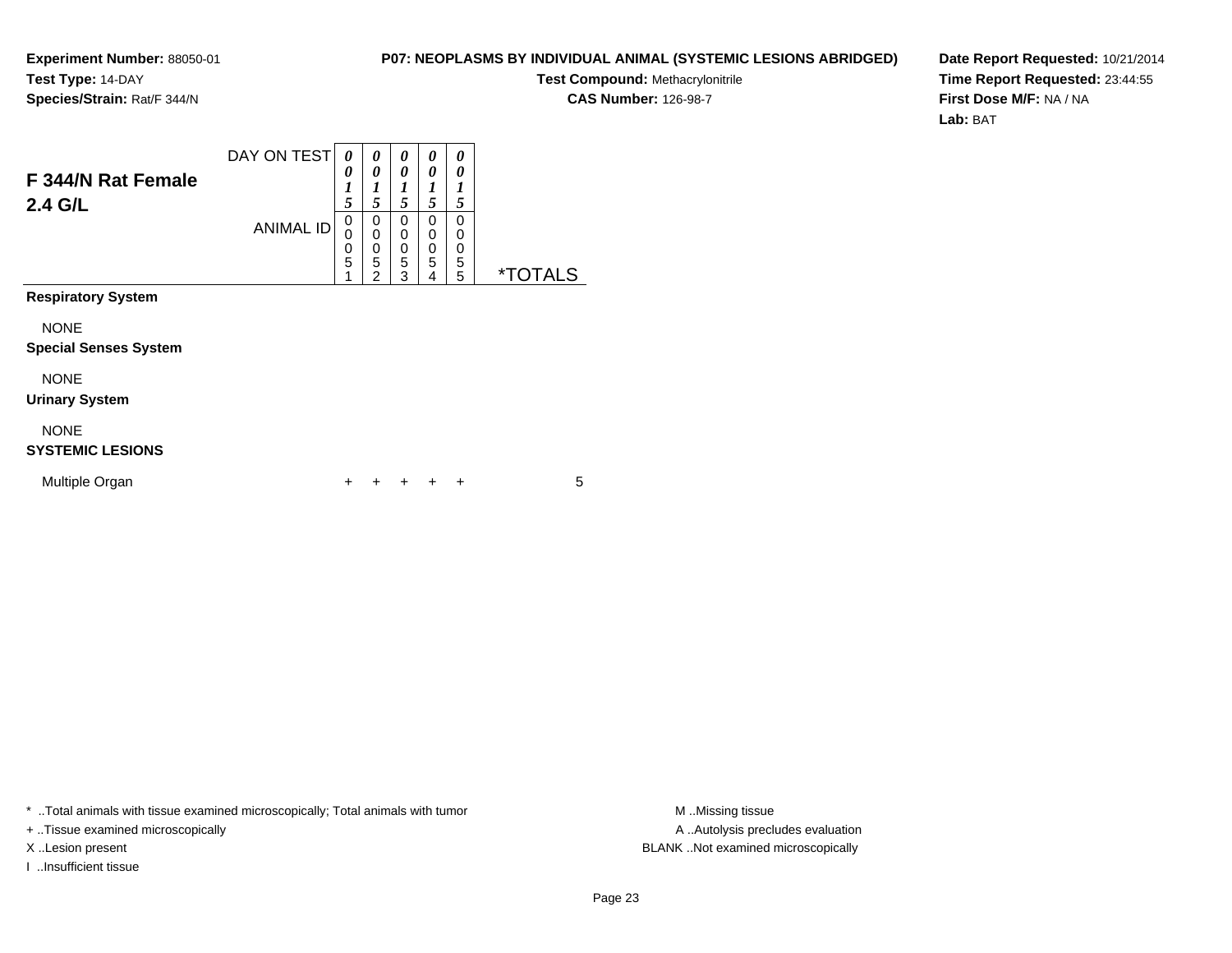**P07: NEOPLASMS BY INDIVIDUAL ANIMAL (SYSTEMIC LESIONS ABRIDGED)**

**Test Compound:** Methacrylonitrile

**CAS Number:** 126-98-7

**Date Report Requested:** 10/21/2014**Time Report Requested:** 23:44:55**First Dose M/F:** NA / NA**Lab:** BAT

| F 344/N Rat Female<br>4.8 G/L                      | DAY ON TEST<br><b>ANIMAL ID</b> | 0<br>0<br>1<br>5<br>0<br>0<br>$\mathbf 0$<br>5<br>6 | 0<br>0<br>1<br>5<br>0<br>0<br>0<br>5<br>7 | 0<br>$\theta$<br>1<br>5<br>$\Omega$<br>0<br>$\mathbf 0$<br>5<br>8 | $\pmb{\theta}$<br>0<br>1<br>5<br>$\mathbf 0$<br>0<br>$\mathbf 0$<br>5<br>9 | 0<br>0<br>$\boldsymbol{l}$<br>5<br>$\mathbf 0$<br>0<br>$\mathbf 0$<br>6<br>0 | <i><b>*TOTALS</b></i> |
|----------------------------------------------------|---------------------------------|-----------------------------------------------------|-------------------------------------------|-------------------------------------------------------------------|----------------------------------------------------------------------------|------------------------------------------------------------------------------|-----------------------|
| <b>Alimentary System</b>                           |                                 |                                                     |                                           |                                                                   |                                                                            |                                                                              |                       |
| Intestine Small, Duodenum                          |                                 | +                                                   | +                                         | ٠                                                                 | ÷                                                                          | $\ddot{}$                                                                    | 5                     |
| Liver                                              |                                 | $+$                                                 | $+$                                       | $+$                                                               | $+$                                                                        | $\ddot{}$                                                                    | 5                     |
| Stomach, Forestomach                               |                                 | $\pm$                                               | $\ddot{}$                                 | $+$                                                               | $+$                                                                        | $\ddot{}$                                                                    | 5                     |
| Stomach, Glandular<br><b>Cardiovascular System</b> |                                 | $\ddot{}$                                           | $\ddot{}$                                 | $\ddot{}$                                                         | $+$                                                                        | $\ddot{}$                                                                    | 5                     |
| <b>NONE</b><br><b>Endocrine System</b>             |                                 |                                                     |                                           |                                                                   |                                                                            |                                                                              |                       |
| <b>Adrenal Cortex</b><br>Adrenal Medulla           |                                 | ٠<br>+                                              | ٠<br>+                                    | +<br>+                                                            | ÷<br>+                                                                     | ÷<br>+                                                                       | 5<br>5                |
| <b>General Body System</b>                         |                                 |                                                     |                                           |                                                                   |                                                                            |                                                                              |                       |
| <b>NONE</b><br><b>Genital System</b>               |                                 |                                                     |                                           |                                                                   |                                                                            |                                                                              |                       |
| <b>NONE</b><br><b>Hematopoietic System</b>         |                                 |                                                     |                                           |                                                                   |                                                                            |                                                                              |                       |
| Spleen                                             |                                 | ٠                                                   | ٠                                         | +                                                                 | ÷                                                                          | +                                                                            | 5                     |
| Thymus<br><b>Integumentary System</b>              |                                 | +                                                   | $\ddot{}$                                 | $\ddot{}$                                                         | $\ddot{}$                                                                  | +                                                                            | 5                     |
| <b>NONE</b>                                        |                                 |                                                     |                                           |                                                                   |                                                                            |                                                                              |                       |

\* ..Total animals with tissue examined microscopically; Total animals with tumor **M** . Missing tissue M ..Missing tissue

+ ..Tissue examined microscopically

**Experiment Number:** 88050-01

**Species/Strain:** Rat/F 344/N

**Test Type:** 14-DAY

I ..Insufficient tissue